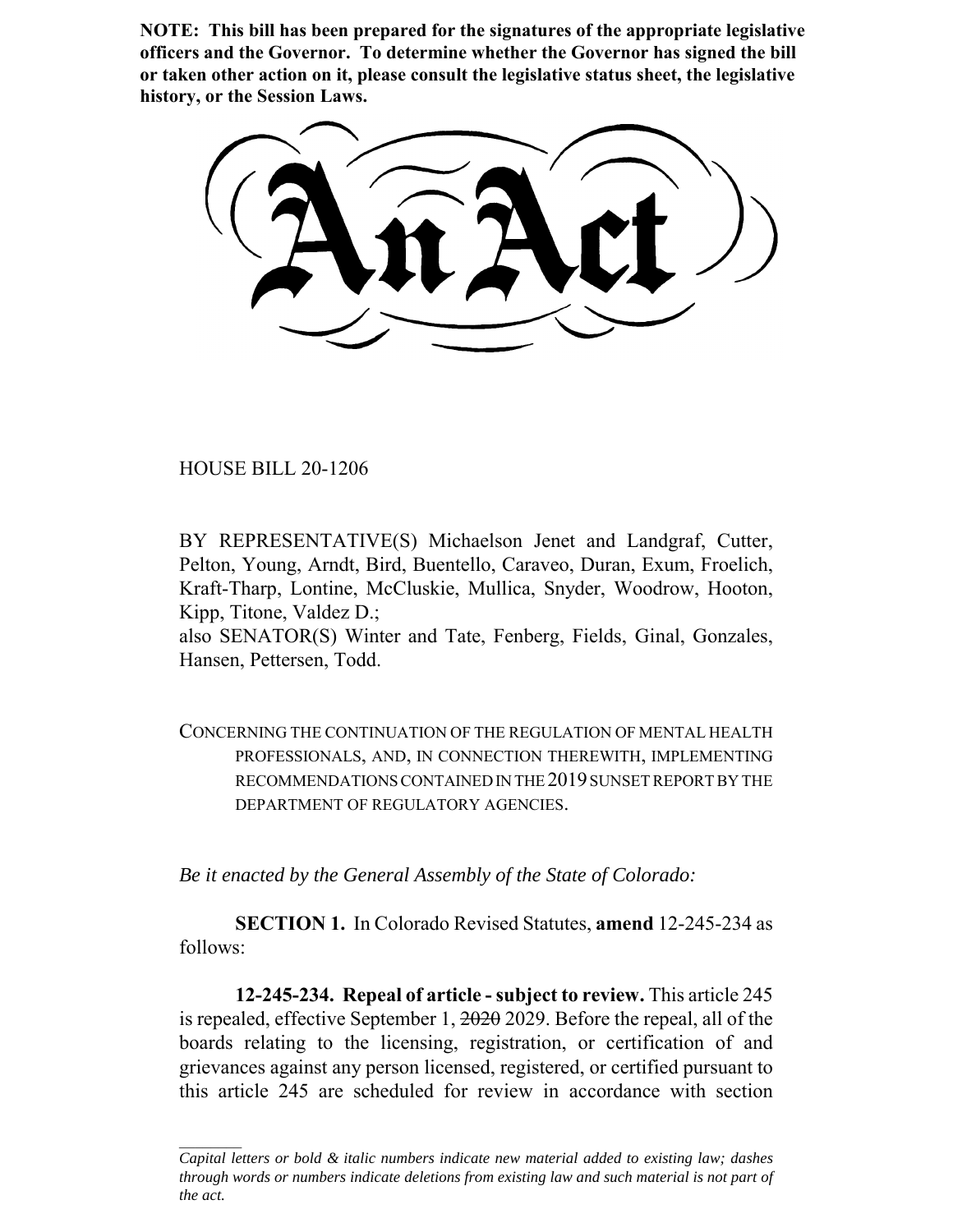24-34-104.

**SECTION 2.** In Colorado Revised Statutes, 24-34-104, **repeal**  $(19)(a)(III)$ ; and **add**  $(30)(a)(VI)$  as follows:

**24-34-104. General assembly review of regulatory agencies and functions for repeal, continuation, or reestablishment - legislative** declaration - repeal. (19) (a) The following agencies, functions, or both, are scheduled for repeal on September 1, 2020:

(III) Notwithstanding subsection  $(7)(a)$  of this section, the functions of the boards specified in article 245 of title 12, relating to the licensing, registration, or certification of and grievances against a person licensed, registered, or certified pursuant to article 245 of title 12;

(30) (a) The following agencies, functions, or both, are scheduled for repeal on September 1, 2029:

(VI) NOTWITHSTANDING SUBSECTION (7)(a) OF THIS SECTION, THE FUNCTIONS OF THE BOARDS SPECIFIED IN ARTICLE 245 OF TITLE 12 RELATING TO THE LICENSING, REGISTRATION, OR CERTIFICATION OF AND GRIEVANCES AGAINST A PERSON LICENSED, REGISTERED, OR CERTIFIED PURSUANT TO ARTICLE 245 OF TITLE 12.

**SECTION 3.** In Colorado Revised Statutes, 12-245-204, **amend** (5) as follows:

**12-245-204. Boards - division to supervise - meetings - duties powers - rules - removal of members - limitation on authority.** (5) In carrying out its duties related to the approval of applications for licensure, registration, or certification pursuant to this section, section 12-245-214, and this article 245, each board shall delegate the function of the preliminary review and approval of applications to the staff of the board, with approval of an application ratified by action of the board IF RATIFICATION IS DEEMED NECESSARY BY THE BOARD. Each board, in its sole discretion, may individually review any application requiring board consideration prior to the approval of the application pursuant to section 12-245-214 and this article 245.

**SECTION 4.** In Colorado Revised Statutes, **amend** 12-245-210 as

PAGE 2-HOUSE BILL 20-1206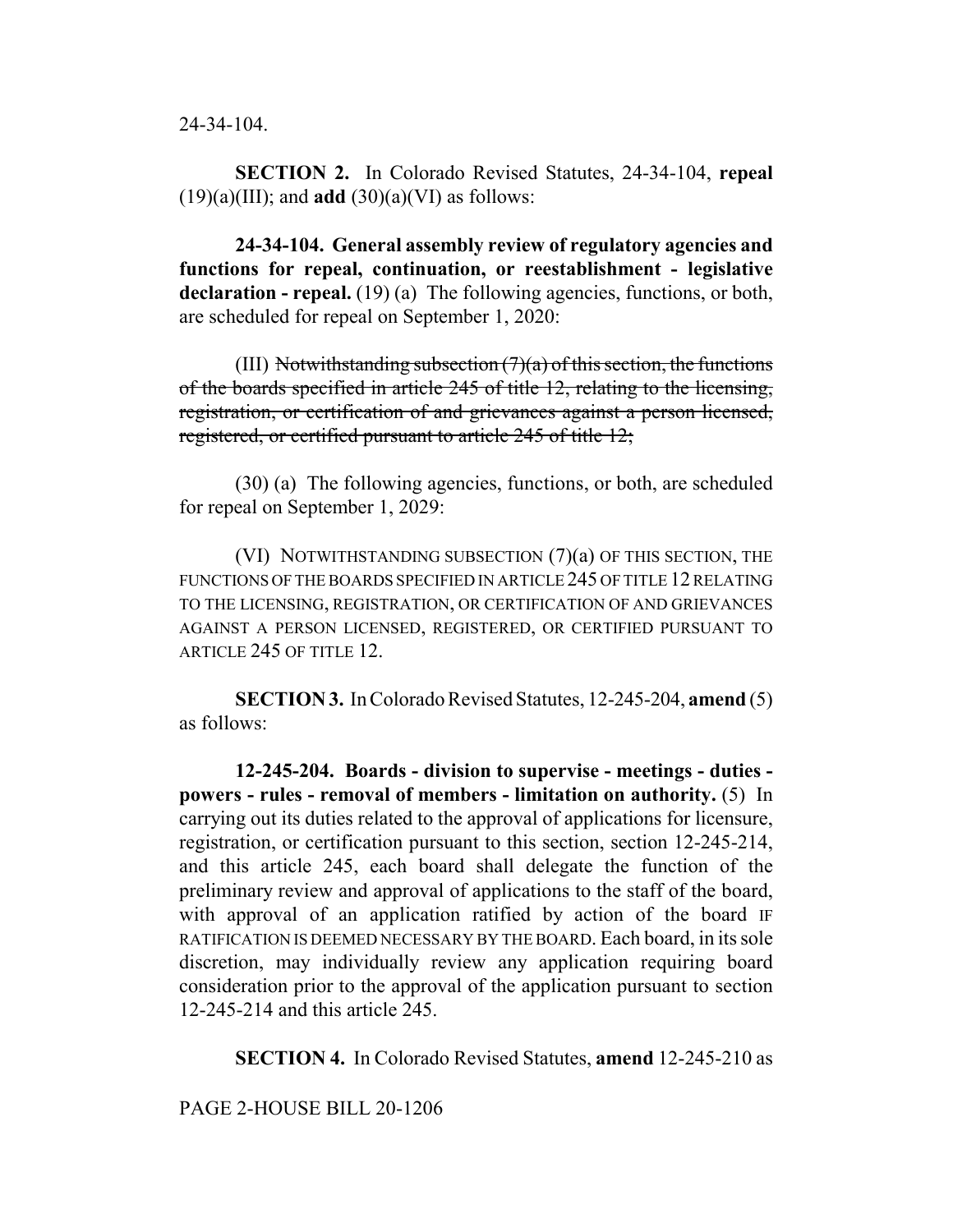follows:

**12-245-210. Drugs - medicine.** (1) Nothing in this article 245 permits psychologists, social workers, marriage and family therapists, licensed professional counselors, psychotherapists, and addiction counselors licensed, registered, or certified under this article 245 to administer or prescribe drugs or in any manner engage in the practice of medicine as defined by the laws of this state.

(2) NOTWITHSTANDING SUBSECTION (1) OF THIS SECTION, A PSYCHOLOGIST, SOCIAL WORKER, MARRIAGE AND FAMILY THERAPIST, LICENSED PROFESSIONAL COUNSELOR, PSYCHOTHERAPIST, OR ADDICTION COUNSELOR LICENSED, REGISTERED, OR CERTIFIED UNDER THIS ARTICLE 245 MAY POSSESS, FURNISH, OR ADMINISTER AN OPIATE ANTAGONIST IN ACCORDANCE WITH SECTION 12-30-110.

**SECTION 5.** In Colorado Revised Statutes, 12-30-110, **amend** (1)(b) introductory portion, (2)(b), (3)(c)(III), and (3)(c)(IV); and **add**  $(3)(c)(V)$  and  $(7)(b.5)$  as follows:

**12-30-110. Prescribing or dispensing opiate antagonists authorized recipients - definitions.** (1) (b) A law enforcement agency or first responder; an employee or volunteer of a harm reduction organization; a school district, school, or employee or agent of a school; or a person described in section 25-20.5-1001; OR A MENTAL HEALTH PROFESSIONAL may, pursuant to an order or standing orders and protocols:

(2) (b) A law enforcement agency, first responder, harm reduction organization, or person described in section 25-20.5-1001, OR A MENTAL HEALTH PROFESSIONAL is strongly encouraged to educate its employees and volunteers, as well as persons receiving an opiate antagonist from the law enforcement agency, first responder, harm reduction organization, or person described in section 25-20.5-1001, OR MENTAL HEALTH PROFESSIONAL, on the use of an opiate antagonist for overdose, including instruction concerning risk factors for overdose, recognizing an overdose, calling emergency medical services, rescue breathing, and administering an opiate antagonist.

(3) Neither a prescriber described in subsection  $(7)(h)(I)$  of this section nor a pharmacist engages in unprofessional conduct pursuant to

PAGE 3-HOUSE BILL 20-1206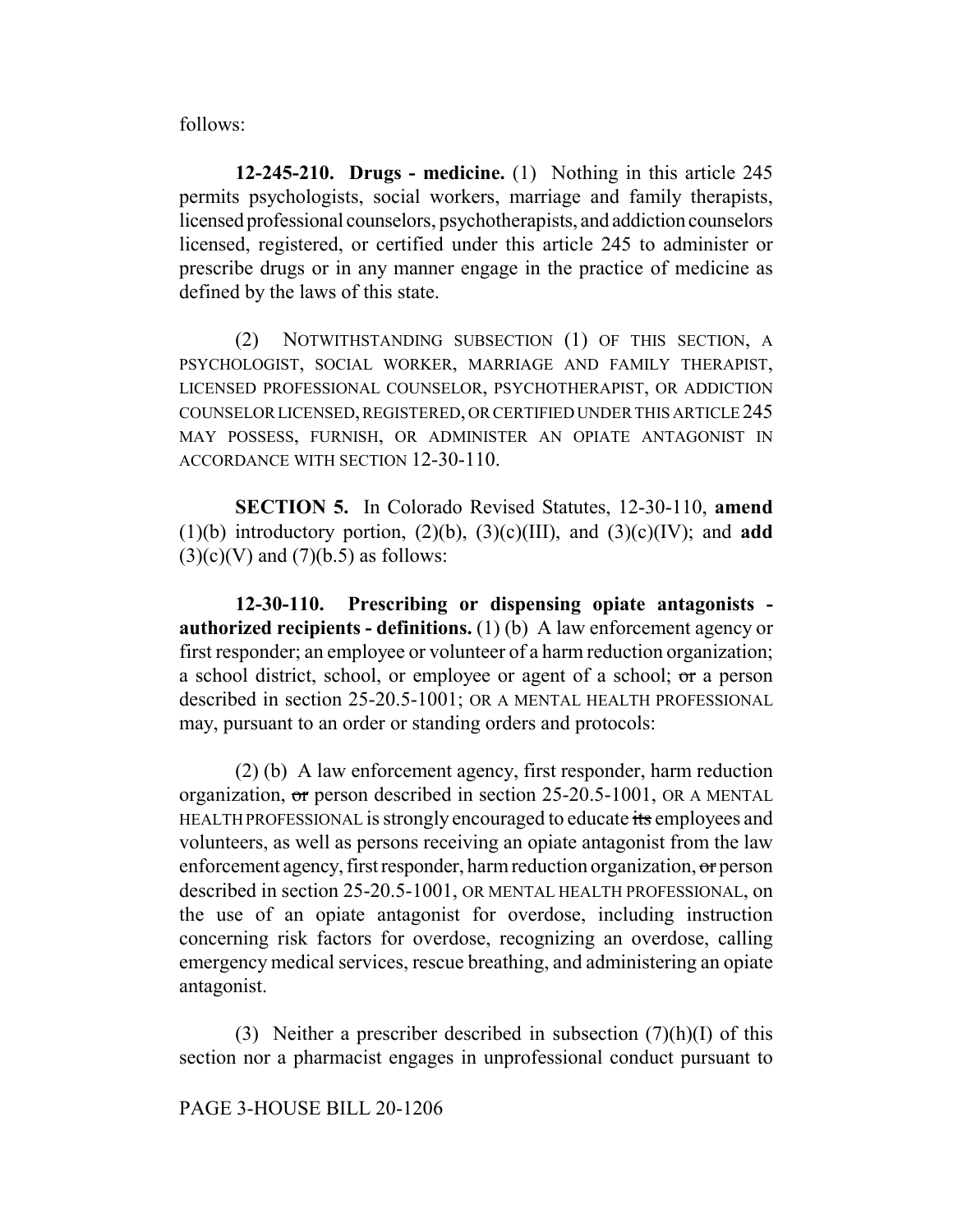section 12-240-121 or 12-280-126, respectively, and a prescriber described in subsection  $(7)(h)(II)$  of this section does not engage in conduct that is grounds for discipline pursuant to section 12-255-120, if the prescriber issues standing orders and protocols regarding opiate antagonists or prescribes or dispenses, or the pharmacist dispenses, pursuant to an order or standing orders and protocols, an opiate antagonist in a good-faith effort to assist:

(c) The following persons in responding to, treating, or otherwise assisting an individual who is experiencing or is at risk of experiencing an opiate-related drug overdose event or a friend, family member, or other person in a position to assist an at-risk individual:

(III) A school district, school, or employee or agent of a school;  $\sigma$ 

(IV) A person described in section 25-20.5-1001; OR

(V) A MENTAL HEALTH PROFESSIONAL.

(7) As used in this section:

(b.5) "MENTAL HEALTH PROFESSIONAL" MEANS A PSYCHOLOGIST, SOCIAL WORKER, MARRIAGE AND FAMILY THERAPIST, LICENSED PROFESSIONAL COUNSELOR, PSYCHOTHERAPIST, OR ADDICTION COUNSELOR LICENSED, REGISTERED, OR CERTIFIED UNDER ARTICLE 245 OF THIS TITLE 12.

**SECTION 6.** In Colorado Revised Statutes, 13-21-108.7, **amend**  $(3)(b)(I)$  as follows:

**13-21-108.7. Persons rendering emergency assistance through the administration of an opiate antagonist - limited immunity legislative declaration - definitions.** (3) **General immunity.** (b) This subsection (3) also applies to:

(I) A law enforcement agency or first responder; an employee or volunteer of a harm reduction organization; or a school district, school, or employee or agent of a school acting in accordance with section 12-30-110 (1)(b), (2)(b), and (4)(b) and, as applicable, section 22-1-119.1; OR A MENTAL HEALTH PROFESSIONAL AS DEFINED IN SECTION 12-30-110 (7)(b.5); and

PAGE 4-HOUSE BILL 20-1206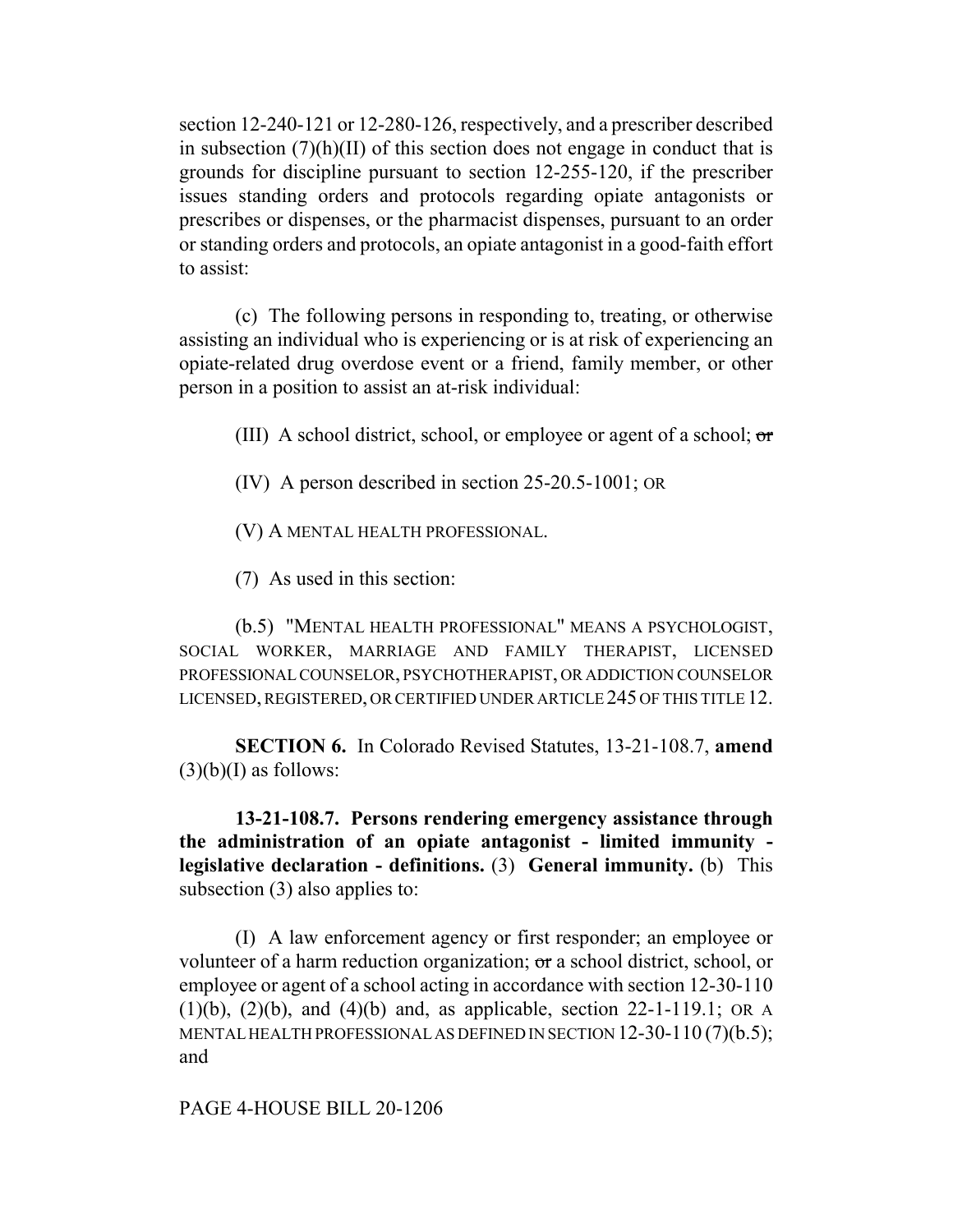**SECTION 7.** In Colorado Revised Statutes, 18-1-712, **amend**  $(2)(b)(I)$  as follows:

**18-1-712. Immunity for a person who administers an opiate antagonist during an opiate-related drug overdose event - definitions.** (2) **General immunity.** (b) This subsection (2) also applies to:

(I) A law enforcement agency or first responder; an employee or volunteer of a harm reduction organization; or a school district, school, or employee or agent of a school acting in accordance with section 12-30-110 (1)(b), (2)(b), and (4)(b) and, as applicable, section 22-1-119.1; OR A MENTAL HEALTH PROFESSIONAL AS DEFINED IN SECTION 12-30-110 (7)(b.5); and

**SECTION 8.** In Colorado Revised Statutes, 12-245-213, **amend** (1) introductory portion as follows:

**12-245-213. Professional service corporations for the practice of psychology, social work, marriage and family therapy, professional counseling, and addiction counseling - definitions.** (1) Licensees, registrants, or certificate holders may, BUT ARE NOT REQUIRED TO, form professional service corporations for the practice of psychology, social work, marriage and family therapy, professional counseling, psychotherapy, or addiction counseling under the "Colorado Business Corporation Act", articles 101 to 117 of title 7, if the corporations are organized and operated in accordance with this section. The articles of incorporation of a professional service corporation formed pursuant to this section must contain provisions complying with the following requirements:

**SECTION 9.** In Colorado Revised Statutes, 12-245-214, **amend** (2) as follows:

**12-245-214. Denial of license, registration, or certification reinstatement.** (2) If a board determines that an applicant does not possess the applicable qualifications required by this article 245 or, for a licensed clinical social worker, licensed social worker, licensed marriage and family therapist, licensed professional counselor, licensed addiction counselor, or level II or III certified addiction counselor, is unable to demonstrate his or her continued professional competence as required by section 12-245-410, 12-245-506, 12-245-606, or 12-245-806, respectively, the board may deny

PAGE 5-HOUSE BILL 20-1206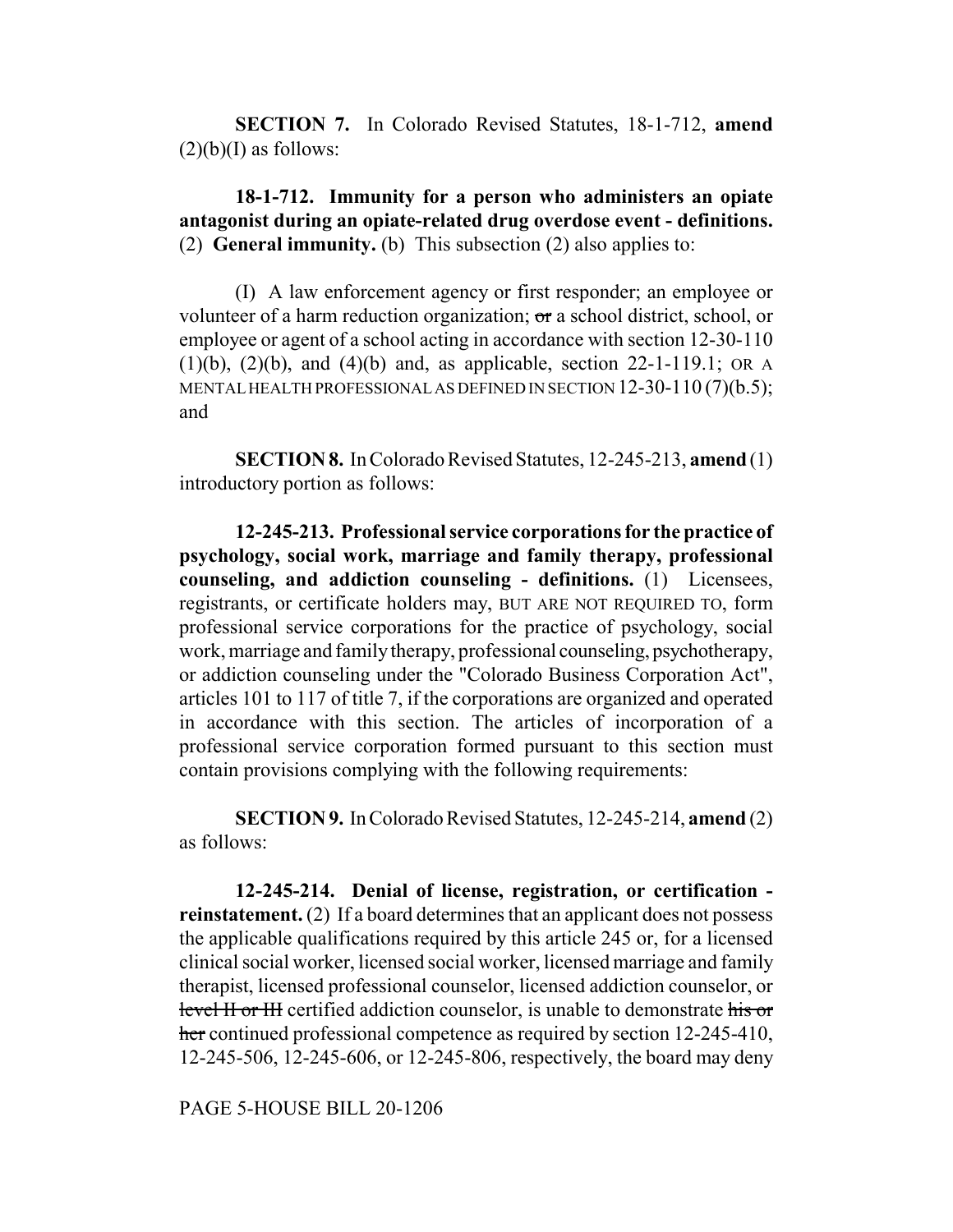the applicant a license, registration, or certification or deny the reinstatement of a license, registration, or certification. If the application is denied, the board shall provide the applicant with a statement in writing setting forth the basis of the board's determination that the applicant does not possess the qualifications or professional competence required by this article 245. The applicant may request a hearing on the determination as provided in section 24-4-104 (9).

**SECTION 10.** In Colorado Revised Statutes, 12-245-216, **amend**  $(1)(d)(IV)$  and  $(1)(e)$ ; and **add**  $(1)(f)$  as follows:

**12-245-216. Mandatory disclosure of information to clients.** (1) Except as otherwise provided in subsection (4) of this section, every licensee, registrant, or certificate holder shall provide the following information in writing to each client during the initial client contact:

(d) A statement indicating that:

(IV) The information provided by the client during therapy sessions is legally confidential in the case of licensed marriage and family therapists, social workers, professional counselors, and psychologists; licensed or certified addiction counselors; and registered psychotherapists INDIVIDUALS LICENSED, CERTIFIED, OR REGISTERED PURSUANT TO THIS ARTICLE 245, except as provided in section 12-245-220 and except for certain legal exceptions that will be identified by the licensee, registrant, or certificate holder should any such situation arise during therapy; and

(e) If the mental health professional is a registered AN UNLICENSED psychotherapist, a statement indicating that a registered psychotherapist is a psychotherapist listed in the state's database and is authorized by law to practice psychotherapy in Colorado but is not licensed by the state and is not required to satisfy any standardized educational or testing requirements to obtain a registration from the state; AND

(f) A STATEMENT INDICATING THAT A CLIENT'S RECORDS MAY NOT BE MAINTAINED AFTER SEVEN YEARS PURSUANT TO SECTION 12-245-226  $(1)(a)(II)(A).$ 

**SECTION 11.** In Colorado Revised Statutes, 12-245-217, **amend**  $(2)(e)(IV)$ ; and **add**  $(2)(g)$  and  $(2)(h)$  as follows:

# PAGE 6-HOUSE BILL 20-1206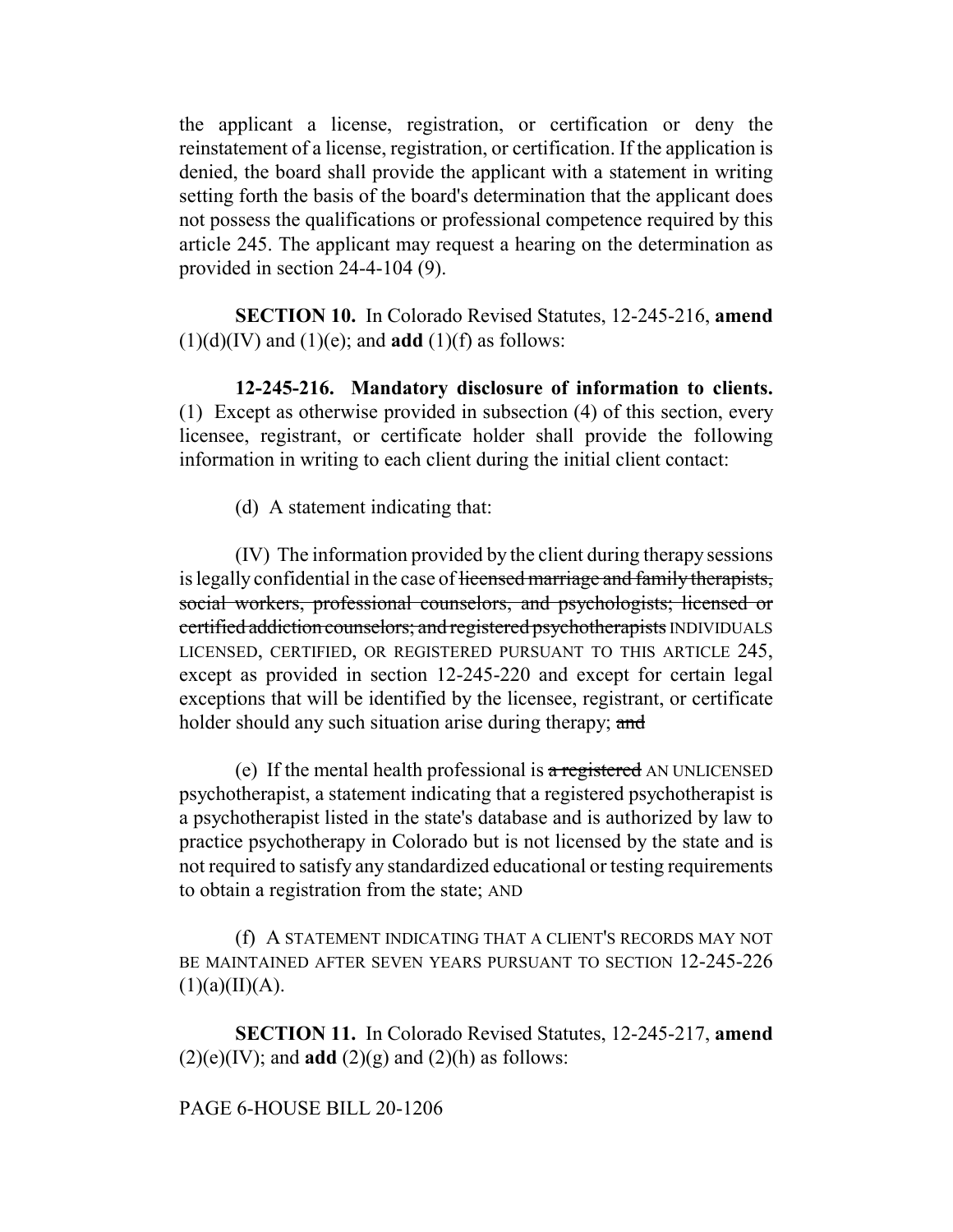**12-245-217. Scope of article - exemptions.** (2) The provisions of this article 245 shall not apply to:

(e) A person who resides in another state and who is currently licensed or certified as a psychologist, marriage and family therapist, clinical social worker, professional counselor, or addiction counselor in that state to the extent that the licensed or certified person performs activities or services in this state, if the activities and services are:

(IV) Disclosed to the public that the person is not licensed or certified in this state; or

(g) STUDENTS WHO ARE ENROLLED IN A SCHOOL PROGRAM AND ARE PRACTICING AS PART OF A SCHOOL PRACTICUM OR CLINICAL PROGRAM; OR

(h) A PROFESSIONAL PRACTICING AURICULAR ACUDETOX IN ACCORDANCE WITH SECTION 12-245-233.

**SECTION 12.** In Colorado Revised Statutes, **amend** 12-245-218 as follows:

**12-245-218. Title use restrictions.** (1) A psychologist, social worker, marriage and family therapist, professional counselor, PSYCHOTHERAPIST, or addiction counselor may only use the title for which he or she THE PERSON is licensed, certified, or registered under this article 245. Except as provided in section 12-245-306 (3), no other person shall:

(a) Hold himself or herself out to the public by any title or description of services incorporating the terms "licensed clinical social worker", "clinical social worker", "LCSW", "licensed social worker", "LSW", "CLINICAL SOCIAL WORKER CANDIDATE", "PROVISIONAL SOCIAL WORKER", "SWP", "marriage and family therapist", "LMFT", "MFT", "MARRIAGE AND FAMILY THERAPIST CANDIDATE", "MFT CANDIDATE", "MFTC", "professional counselor", "LICENSED PROFESSIONAL COUNSELOR", "LPC", "LICENSED PROFESSIONAL COUNSELOR CANDIDATE", "LPCC", "PROVISIONAL LICENSED PROFESSIONAL COUNSELOR", "psychologist", "PROVISIONAL PSYCHOLOGIST", "psychologist candidate", "psychology", "psychological", "UNLICENSED PSYCHOTHERAPIST", "addiction counselor", "licensed addiction counselor", "LAC", "certified addiction counselor", or "CAC"; and no other person shall; OR

PAGE 7-HOUSE BILL 20-1206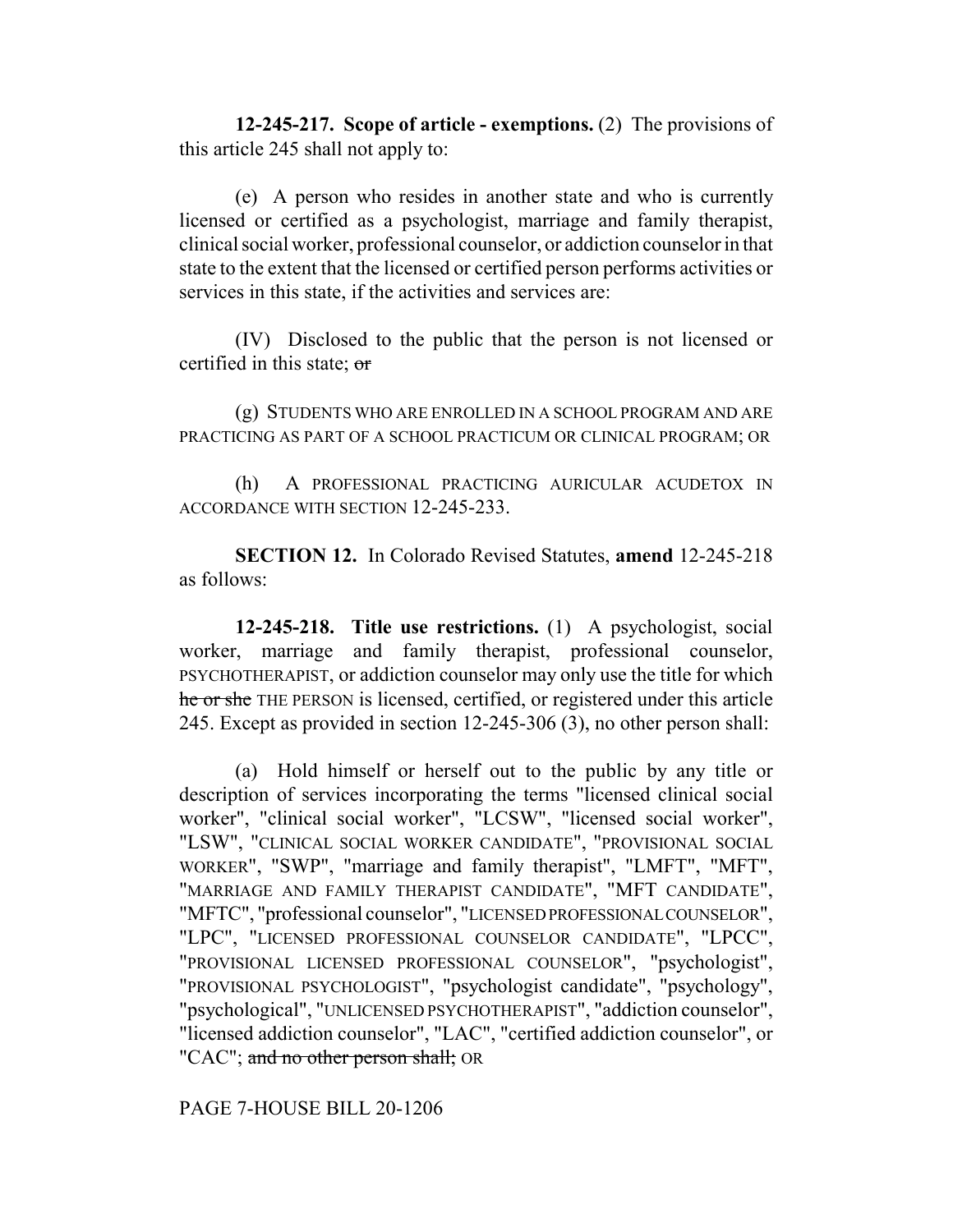(b) State or imply that he or she THE PERSON is licensed, CERTIFIED, OR REGISTERED to practice social work, marriage and family therapy, professional counseling, psychology, PSYCHOTHERAPY, or addiction counseling.

(2) Nothing in this section shall prohibit a person from stating or using the educational degrees that the person has obtained.

**SECTION 13.** In Colorado Revised Statutes, 12-245-220, **amend** (2) introductory portion and (2)(d)(IV)(B); and **repeal** (6) as follows:

**12-245-220. Disclosure of confidential communications definitions.** (2) Subsection (1) of this section does not apply AND A PERSON MAY DISCLOSE CONFIDENTIAL INFORMATION when:

(d)  $(IV)$   $(B)$  Notwithstanding subsection  $(6)$  of this section, This subsection (2)(d) applies to covered entities, as defined in HIPAA.

(6) This section does not apply to covered entities, their business associates, or health oversight agencies, as each is defined in the federal "Health Insurance Portability and Accountability Act of 1996", as amended by the federal "Health Information Technology for Economic and Clinical Health Act", Pub.L. 111-5, as amended, and the respective implementing regulations.

**SECTION 14.** In Colorado Revised Statutes, **add** 12-245-222.5 as follows:

**12-245-222.5. Mental health disciplinary record work group creation - recommendations - report - repeal.** (1) THERE IS CREATED IN THE DIVISION THE MENTAL HEALTH DISCIPLINARY RECORD WORK GROUP CONCERNING RECORDS THAT IMPACT THE INITIAL LICENSURE, CERTIFICATION, REGISTRATION, AND ONGOING PRACTICE OF INDIVIDUALS REGULATED PURSUANT TO THIS ARTICLE 245.

(2) THE DIRECTOR SHALL SERVE AS A MEMBER OF THE WORK GROUP AND SHALL APPOINT ADDITIONAL MEMBERS THAT INCLUDE THE FOLLOWING:

(a) THREE MENTAL HEALTH PROFESSIONALS REGULATED PURSUANT TO THIS ARTICLE 245;

PAGE 8-HOUSE BILL 20-1206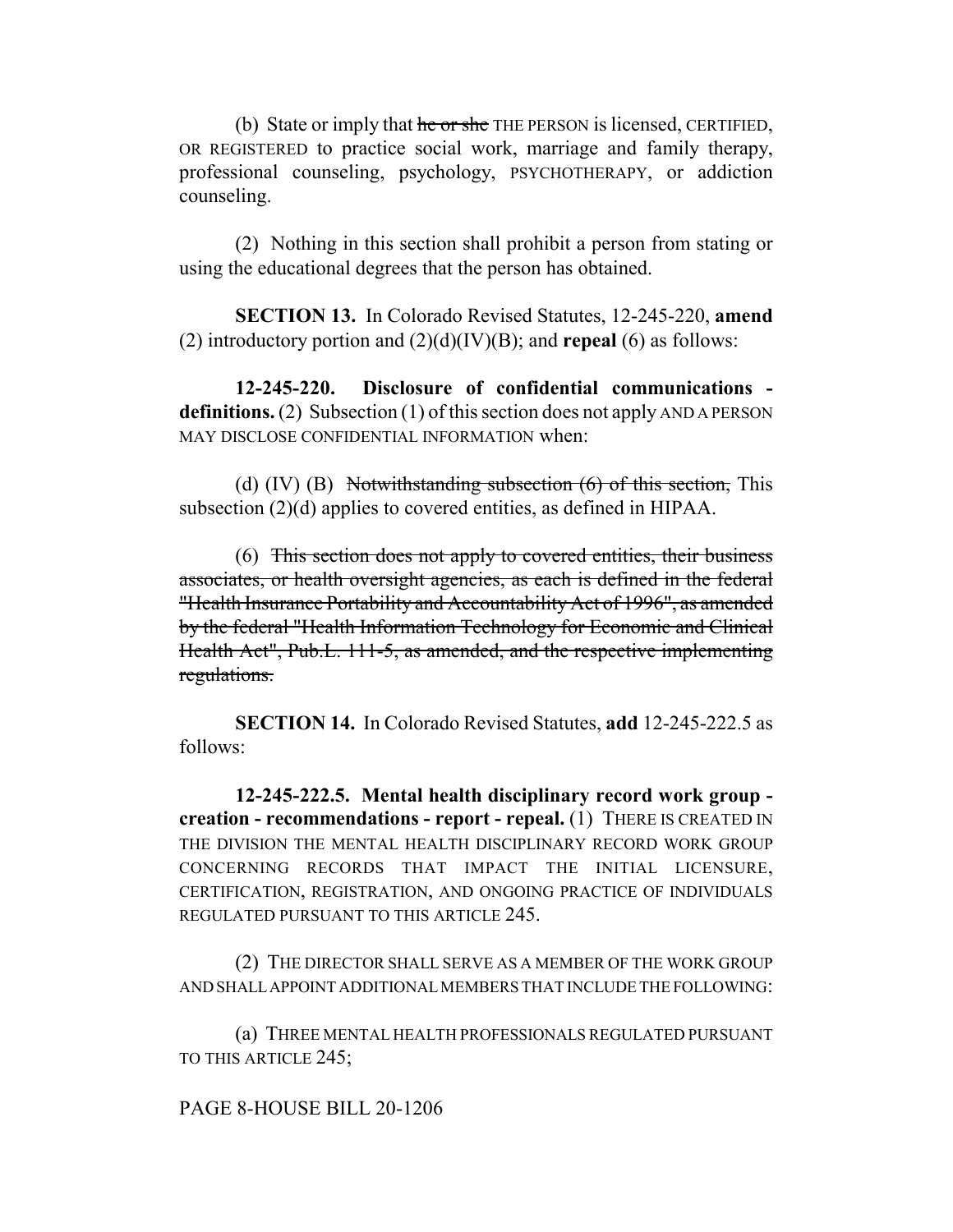(b) TWO REPRESENTATIVES OF ASSOCIATIONS THAT REPRESENT PROFESSIONALS REGULATED UNDER THIS ARTICLE 245;

(c) ONE REPRESENTATIVE FROM THE OPIOID AND OTHER SUBSTANCE USE DISORDERS STUDY COMMITTEE CREATED IN SECTION 10-22.3-101; AND

(d) THREE MEMBERS OF THE PUBLIC WHO OFFER EXPERTISE ON CRIMINAL JUSTICE REFORM, THE MENTAL HEALTH WORKFORCE, AND CONSUMER PROTECTION.

(3) THE DIRECTOR SHALL CONVENE MEETINGS OF THE WORK GROUP, WHICH SHALL MEET AS OFTEN AS THE DIRECTOR DEEMS NECESSARY. A MAJORITY OF WORK GROUP MEMBERS MUST BE PRESENT AT THE MEETING IN ORDER TO PROCEED.

(4) THE WORK GROUP IS AUTHORIZED TO MEET USING ONLINE COMMUNICATIONS PLATFORMS AND MAY MEET IN PERSON AS CIRCUMSTANCES ALLOW.

(5) MEMBERS OF THE WORK GROUP SHALL SERVE WITHOUT COMPENSATION.

(6) ON OR BEFORE JANUARY 1, 2021, THE WORK GROUP SHALL CONSIDER RECOMMENDATIONS CONCERNING RULEMAKING AND LEGISLATIVE ACTIONS REGARDING:

(a) THE TIMELINE FOR WHICH THE DIVISION SHALL MAKE LETTERS OF ADMONITION AVAILABLE TO THE PUBLIC AND ANY EXCEPTIONS FOR CONTINUED INTERNAL USE BY THE APPLICABLE REGULATOR; AND

(b) THE TIMELINES, PARAMETERS, AND CONDITIONS FOR WHICH THE DIVISION IS AUTHORIZED TO DISCLOSE TO THE PUBLIC RECORDS FOR CERTAIN FELONIES, DEFERRED SENTENCES, OR FELONY CHARGES THAT ARE NONVIOLENT, INCLUDING NONVIOLENT DRUG OFFENSES, THAT OCCURRED BEFORE THE DATE OF APPLICATION FOR INITIAL LICENSURE, CERTIFICATION, OR REGISTRATION.

(7) IN CONSIDERING ITS RECOMMENDATIONS, THE WORK GROUP MUST CONSIDER AND ACCEPT PUBLIC COMMENT REGARDING IMPACTS OF CURRENT POLICIES ON:

PAGE 9-HOUSE BILL 20-1206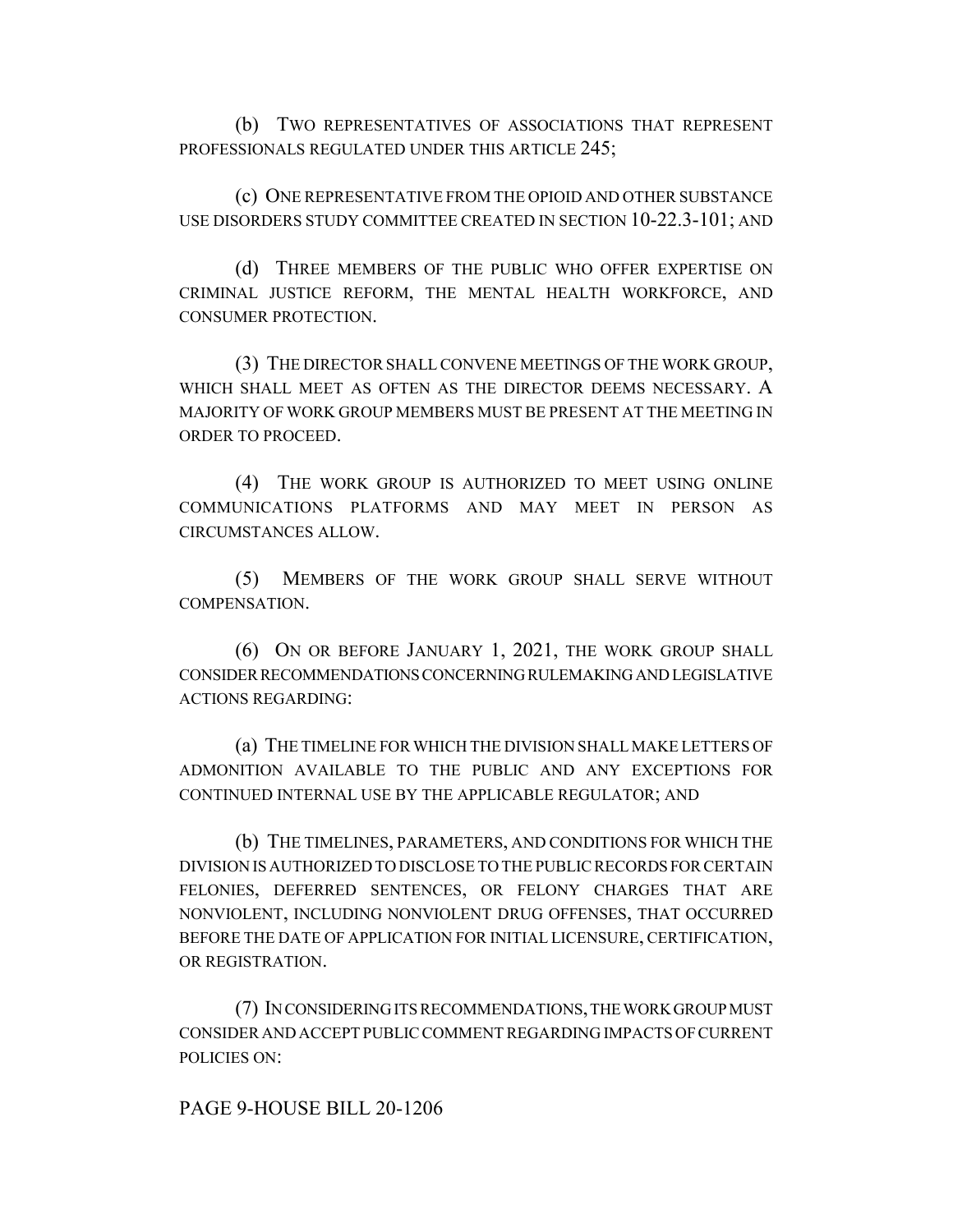(a) CONSUMER PROTECTION;

(b) THE MENTAL HEALTH WORKFORCE;

(c) SOCIAL EQUITY; AND

(d) PATIENT ACCESS TO CARE.

(8) THE WORK GROUP SHALL REPORT ITS FINAL RECOMMENDATIONS AND A MINORITY REPORT, IF APPLICABLE, ON OR BEFORE JANUARY 1, 2021, TO:

(a) THE HEALTH AND HUMAN SERVICES OF THE SENATE, OR ITS SUCCESSOR COMMITTEE;

(b) THE HEALTH AND INSURANCE COMMITTEE AND THE PUBLIC HEALTH CARE AND HUMAN SERVICES COMMITTEE OF THE HOUSE OF REPRESENTATIVES, OR THEIR SUCCESSOR COMMITTEES;

(c) THE GOVERNOR; AND

(d) THE EXECUTIVE DIRECTOR.

(9) THIS SECTION IS REPEALED, EFFECTIVE JUNE 30, 2021.

**SECTION 15.** In Colorado Revised Statutes, 12-245-224, **amend**  $(1)(a)$  and  $(1)(a)$ ; and **add**  $(1.5)$  as follows:

**12-245-224. Prohibited activities - related provisions - definition.** (1) A person licensed, registered, or certified under this article 245 violates this article 245 if the person:

(a) Has been convicted of or pled guilty or nolo contendere to a felony OR TO ANY CRIME RELATED TO THE PERSON'S PRACTICE, or received a deferred sentence to a felony charge. A certified copy of the judgment of a court of competent jurisdiction of the conviction or plea is conclusive evidence of the conviction or plea. In considering the disciplinary action, each board is governed by sections 12-20-202 (5) and 24-5-101.

(q) Has offered or given commissions, rebates, or other forms of

PAGE 10-HOUSE BILL 20-1206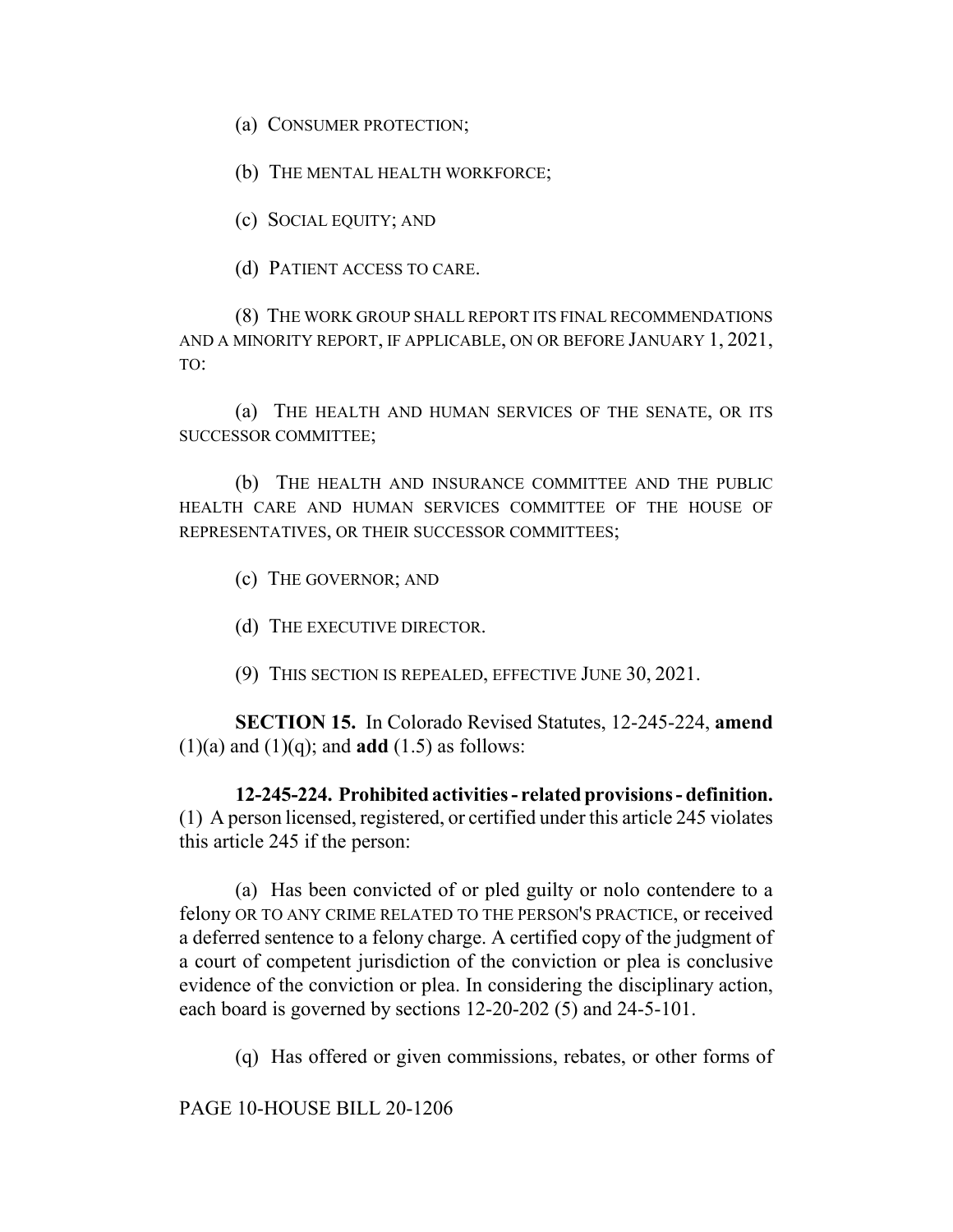remuneration for the referral of clients except that UNLESS THE OFFER OR REMUNERATION WAS FOR SERVICES PROVIDED, INCLUDING MARKETING, OFFICE SPACE, ADMINISTRATIVE, CONSULTATIVE, AND CLINICAL SERVICES, AND NOT FOR THE REFERRAL ITSELF. A licensee, registrant, or certificate holder may pay an independent advertising or marketing agent compensation for advertising or marketing services rendered on the person's behalf by the agent, including compensation that is paid for the results of performance of the services on a per-patient basis.

(1.5) ANY CONTRACT ENTERED INTO BY A LICENSEE, CERTIFICATE HOLDER, OR REGISTRANT FOR THE PURPOSE OF MARKETING, OFFICE SPACE, ADMINISTRATIVE SUPPORT, OR ANY OTHER OVERHEAD EXPENSE SHALL NOT PROVIDE REMUNERATION FOR REFERRALS OF CLIENTS OR PATIENTS OR OTHERWISE CREATE A FINANCIAL BENEFIT OR INCENTIVE TO THE CONTRACTOR THAT IS TIED TO OR CONDITIONED ON THE NUMBER OF CLIENTS OR PATIENTS THAT THE LICENSEE, CERTIFICATE HOLDER, OR REGISTRANT SEES, THE VALUE OF THE SERVICES THAT THE LICENSEE, CERTIFICATE HOLDER, OR REGISTRANT PROVIDES, OR ANY FINANCIAL RECOVERY TO WHICH THE LICENSEE, CERTIFICATE HOLDER, OR REGISTRANT IS ENTITLED.

**SECTION 16.** In Colorado Revised Statutes, 12-245-226, **amend**  $(2)(d)(I)$  as follows:

**12-245-226. Disciplinary proceedings - judicial review - mental and physical examinations - multiple licenses.** (2) (d) (I) If a board has reasonable cause to believe that a licensee, registrant, or certificate holder whom the board licenses, registers, or certifies pursuant to this article 245 is unable to practice with reasonable skill and safety to patients, the board may require the licensee, registrant, or certificate holder to submit to mental or physical examinations designated by the board. Upon the failure of the licensee, registrant, or certificate holder to submit to a mental or physical examination, and unless the person shows good cause for the failure, the board may act pursuant to subsection  $(2)(c)$  of this section or enjoin a licensee, registrant, or certificate holder pursuant to section 12-245-230 SUSPEND THE LICENSE, CERTIFICATION, OR REGISTRATION OF THE PERSON until the person submits to the required examinations.

**SECTION 17.** In Colorado Revised Statutes, 12-245-233, **amend** (1), (2), and (4) as follows:

## PAGE 11-HOUSE BILL 20-1206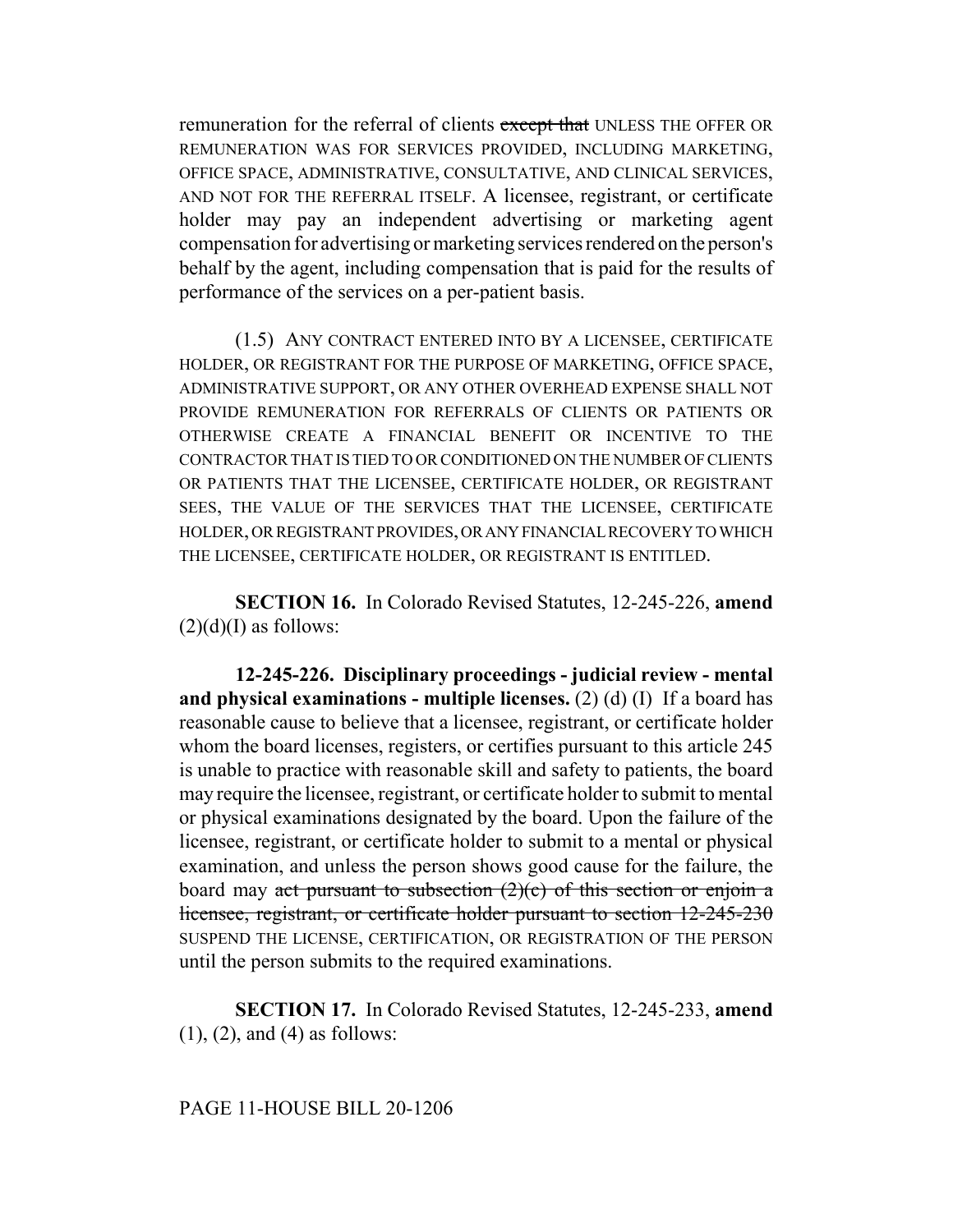**12-245-233. Auricular acudetox by professionals - training**  definition. (1) A mental health care professional who has provided documentation that he or she has been trained to perform auricular acudetox in accordance with subsection (4) of this section may perform auricular acudetox if the auricular acudetox is performed under the mental health care professional's current scope of practice. and the mental health professional is:

(a) Licensed pursuant to this article 245;

(b) Certified as a level III addiction counselor pursuant to part 8 of this article 245; or

(c) Registered as a psychotherapist pursuant to part 7 of this article 245.

(2) A mental health care professional performing auricular acudetox pursuant to subsection (1) of this section shall not use the title "acupuncturist" or otherwise claim to be a person qualified to perform acupuncture beyond the scope of this section.

(4) In order to perform auricular acudetox pursuant to subsection (1) of this section, a mental health care professional must successfully complete a training program in auricular acudetox for the treatment of substance use disorders that meets or exceeds standards of training established by the National Acupuncture Detoxification Association or another organization approved by the director.

**SECTION 18.** In Colorado Revised Statutes, 12-245-404, **amend**  $(2)(c)$  and  $(4)$  as follows:

**12-245-404. Qualifications - examination - licensure and registration.** (2) The board shall license as a licensed clinical social worker a person who files an application, in a form and manner required by the board, submits the fee required by the board pursuant to section 12-245-205, and submits evidence satisfactory to the board that the applicant:

(c) Has practiced social work for at least two years under the VIRTUAL OR IN-PERSON supervision of a licensed clinical social worker OR

PAGE 12-HOUSE BILL 20-1206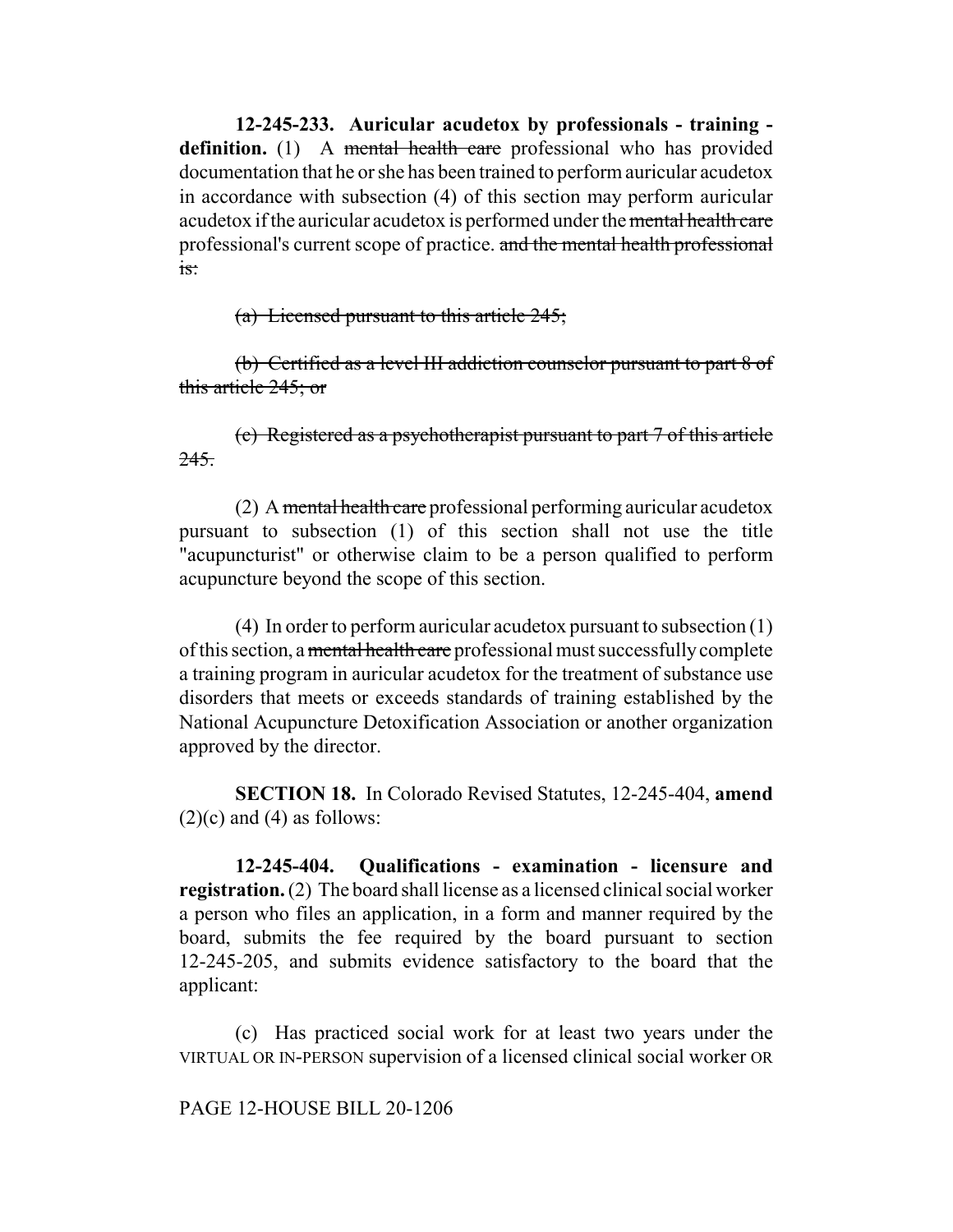OTHER PERSON WITH EQUIVALENT EXPERIENCE AS DETERMINED BY THE BOARD, which practice includes training and work experience in the area of clinical social work practice; and

(4) (a) A person licensed as a licensed social worker pursuant to subsection (1) of this section may, but is not required to, register with the database of registered psychotherapists pursuant to section 12-245-703. THE BOARD SHALL REGISTER AS A CLINICAL SOCIAL WORKER CANDIDATE A PERSON WHO FILES AN APPLICATION FOR REGISTRATION, ACCOMPANIED BY THE FEE REQUIRED BY SECTION 12-245-205, WHO IS NOT IN VIOLATION OF ANY PROVISION OF THIS ARTICLE 245 OR ANY RULES PROMULGATED BY THE BOARD, AND WHO:

(I) SUBMITS EVIDENCE SATISFACTORY TO THE BOARD THAT THE PERSON HAS MET THE REQUIREMENTS OF SUBSECTIONS  $(2)(a)$  AND  $(2)(b)$  OF THIS SECTION; AND

(II) HAS NOT PREVIOUSLY REGISTERED AS A CLINICAL SOCIAL WORKER CANDIDATE BY THE BOARD.

(b) A CLINICAL SOCIAL WORKER CANDIDATE REGISTERED PURSUANT TO THIS SUBSECTION (4) IS UNDER THE JURISDICTION OF THE BOARD. IF THE REQUIREMENTS OF SUBSECTIONS  $(2)(c)$  AND  $(2)(d)$  OF THIS SECTION ARE NOT MET WITHIN FOUR YEARS AFTER THE DATE OF REGISTRATION AS A CANDIDATE, THE REGISTRATION OF THE CLINICAL SOCIAL WORKER CANDIDATE EXPIRES AND IS NOT RENEWABLE UNLESS THE BOARD, IN ITS DISCRETION, GRANTS THE CANDIDATE AN EXTENSION. A PERSON WHOSE CLINICAL SOCIAL WORKER CANDIDATE REGISTRATION EXPIRES IS NOT PRECLUDED FROM APPLYING FOR LICENSURE OR REGISTRATION WITH ANY OTHER MENTAL HEALTH BOARD FOR WHICH THE PERSON IS QUALIFIED.

**SECTION 19.** In Colorado Revised Statutes, 12-245-406, **amend** (3) as follows:

**12-245-406. Scope of part.** (3) No person may supervise the practice of social work for the purpose of licensure compliance or disciplinary proceedings unless licensed APPROVED BY THE BOARD pursuant to section 12-245-404. except that, in cases where no licensed clinical social worker is available for supervision for licensure, the licensee may apply to the board for approval to be supervised by a person with equivalent

PAGE 13-HOUSE BILL 20-1206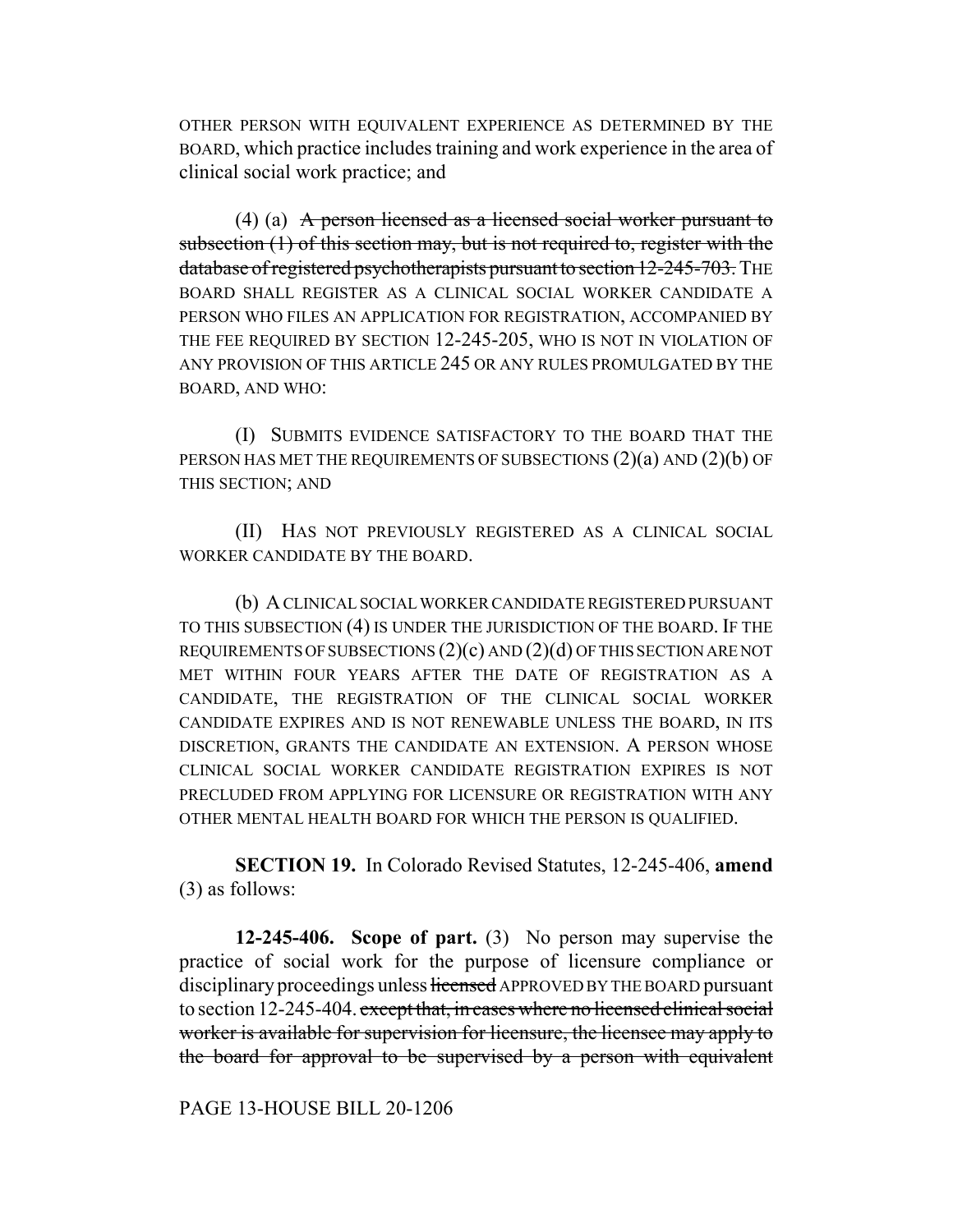experience as determined by the board.

**SECTION 20.** In Colorado Revised Statutes, **amend** 12-245-408 as follows:

**12-245-408. Clinical social work practice of psychotherapy.** For the purpose of licensure, the practice, under this part 4, of psychotherapy and other clinical activities within the definition of social work practice in section 12-245-403 is limited to licensed clinical social workers or licensed social workers supervised by licensed clinical social workers IN ACCORDANCE WITH SECTION 12-245-404 (2)(c).

**SECTION 21.** In Colorado Revised Statutes, 12-245-410, **amend**  $(1)(b)(III)$  as follows:

**12-245-410. Continuing professional competency - rules definition.** (1) (b) The board shall adopt rules establishing a continuing professional competency program that includes, at a minimum, the following elements:

(III) Periodic demonstration of knowledge and skills through documentation of activities necessary to ensure at least minimal ability to safely practice the profession. COURSE WORK PROVIDED BY AN ACCREDITED EDUCATIONAL INSTITUTION OR A NATIONALLY OR REGIONALLY RECOGNIZED PROFESSIONAL ORGANIZATION IS THE ONLY ONE OF A NUMBER OF CONTINUING PROFESSIONAL COMPETENCY ACTIVITIES THAT MAY SATISFY THE FULL CONTINUING COMPETENCY REQUIREMENT. Nothing in this subsection (1)(b)(III) shall require a licensed clinical social worker or a licensed social worker to retake any examination required pursuant to section 12-245-404 in connection with initial licensure.

**SECTION 22.** In Colorado Revised Statutes, 12-245-302, **amend** (2) introductory portion and (3) as follows:

**12-245-302. State board of psychologist examiners - created members - terms.** (2) The board consists of seven members who are citizens of the United States and residents of the state of Colorado as follows:

(3)  $(a)$  Each board member shall hold office until the expiration

PAGE 14-HOUSE BILL 20-1206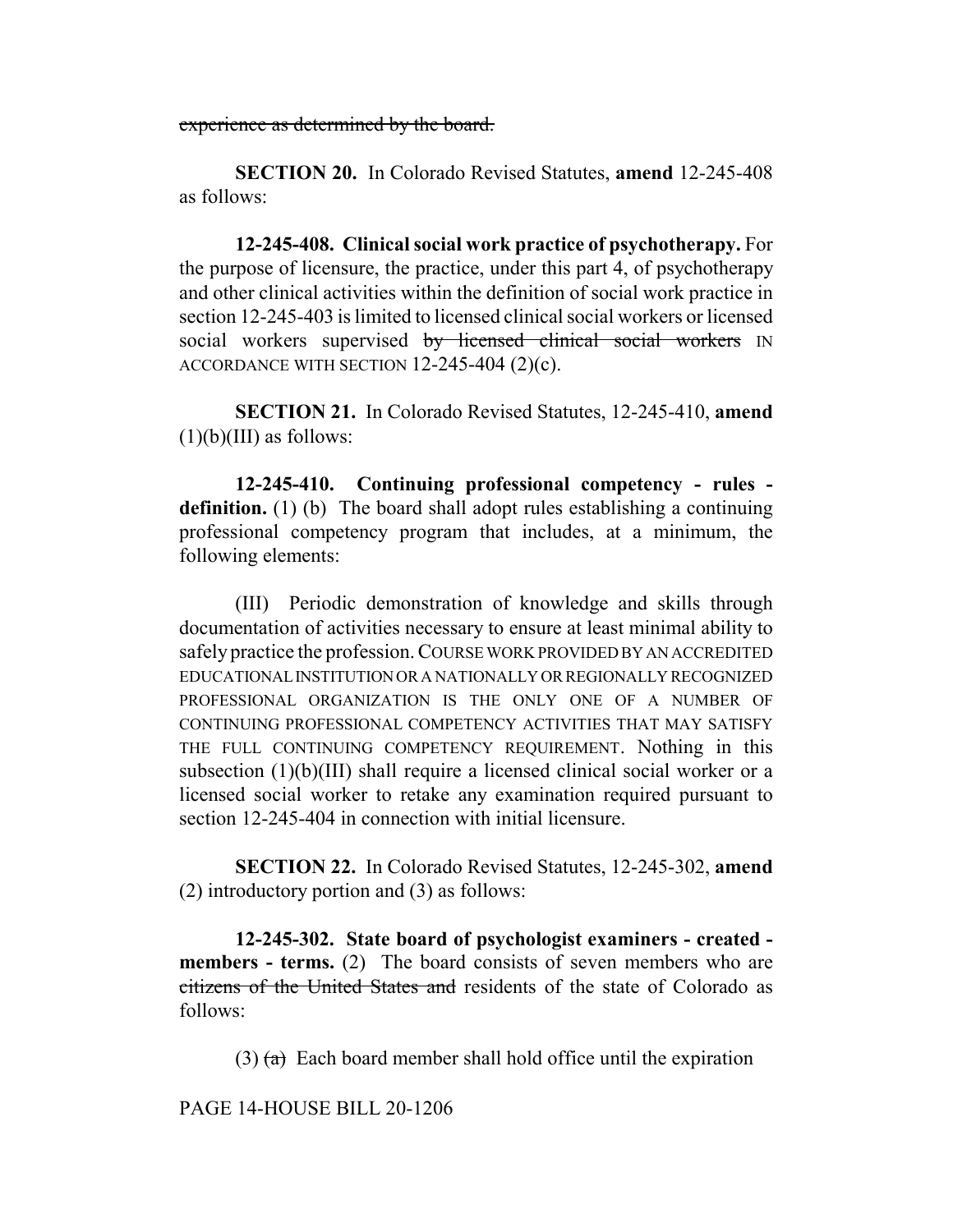of the member's appointed term or until a successor is duly appointed. Except as specified in subsection (3)(b) of this section. The term of each member shall be four years, and no board member shall serve more than two full consecutive terms. Any vacancy occurring in board membership other than by expiration of a term shall be filled by the governor by appointment for the unexpired term of the member.

(b) The terms of office of the members on the board are modified as follows in order to ensure staggered terms of office:

(I) The second term of office of the licensed psychologist board member and one of the two board members representing the general public, whose second term would otherwise expire on June 30, 2010, shall expire on May 31, 2008, and the governor shall appoint one new licensed psychologist and one new representative of the general public to serve terms as described in subsection  $(3)(a)$  of this section commencing on June 1, 2008.

(II) The initial term of office of the one board member representing the general public whose initial term would otherwise expire on June 30, 2009, shall expire on May 31, 2009, and the board member is eligible to serve one additional four-year term commencing on June 1, 2009, and expiring on May 31, 2013. On and after the expiration of this board member's term or a vacancy in this position, the governor shall appoint a licensed psychologist to this position on the board, who is eligible to serve terms as described in subsection (3)(a) of this section commencing on June 1 of the applicable year.

(III) The initial term of office of one of the two licensed psychologist board members whose initial term would otherwise expire on June 30, 2010, shall expire on May 31, 2009. This board member shall be eligible to serve one additional four-year term, commencing on June 1, 2009, and expiring on May 31, 2013. On and after the expiration of this board member's term, persons appointed to this position on the board shall serve terms as described in subsection  $(3)(a)$  of this section commencing on June 1 of the applicable year.

(IV) The initial terms of office of the remaining licensed psychologist board member and the other board member representing the general public, whose initial terms would otherwise expire on June 30,

### PAGE 15-HOUSE BILL 20-1206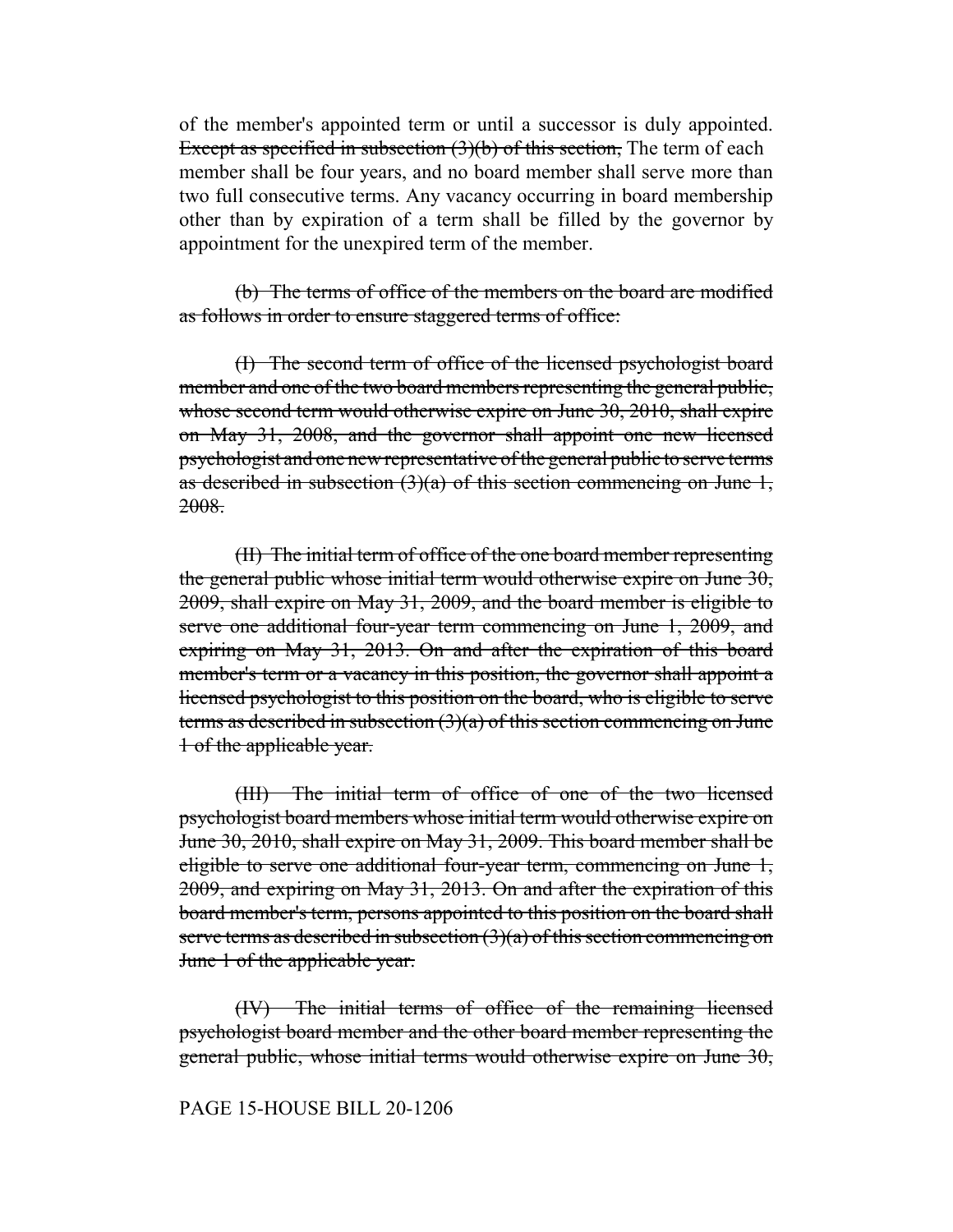2010, shall expire on May 31, 2010. Each of these board members shall be eligible to serve one additional four-year term commencing on June 1, 2010, and expiring on May 31, 2014. On and after the expiration of these board members' terms, persons appointed to these positions on the board shall serve terms as described in subsection  $(3)(a)$  of this section commencing on June 1 of the applicable year.

(V) The second term of office of the remaining board member representing the general public whose second term would otherwise expire on June 30, 2010, shall expire on May 31, 2010. The governor shall appoint one new representative of the general public to serve terms as described in subsection  $(3)(a)$  of this section commencing on June 1, 2010.

**SECTION 23.** In Colorado Revised Statutes, 12-245-304, **amend**  $(1)(d)$  and  $(1)(e)$ ; and **add**  $(1)(f)$  as follows:

**12-245-304. Qualifications - examinations - licensure.** (1) The board shall issue a license as a psychologist to each applicant who files an application in a form and manner required by the board, submits the fee required by the board pursuant to section 12-245-205, and furnishes evidence satisfactory to the board that the applicant:

(d) Has had at least one year of postdoctoral experience practicing psychology under supervision approved by the board; and

(e) Demonstrates professional competence by passing a single, written examination in psychology as prescribed by the board and a jurisprudence examination administered by the division; AND

(f) ON AND AFTER THE EFFECTIVE DATE OF THIS SUBSECTION  $(1)(f)$ , UPON THE INITIAL APPLICATION FOR LICENSURE HAS COMPLETED A NAME-BASED CRIMINAL HISTORY RECORD CHECK, AS DEFINED IN SECTION 22-2-119.3 (6)(d), WITH SATISFACTORY RESULTS AS DETERMINED BY THE BOARD.

**SECTION 24.** In Colorado Revised Statutes, 12-245-402, **amend** (1) as follows:

**12-245-402. State board of social work examiners - created members - terms.** (1) There is hereby created under the supervision and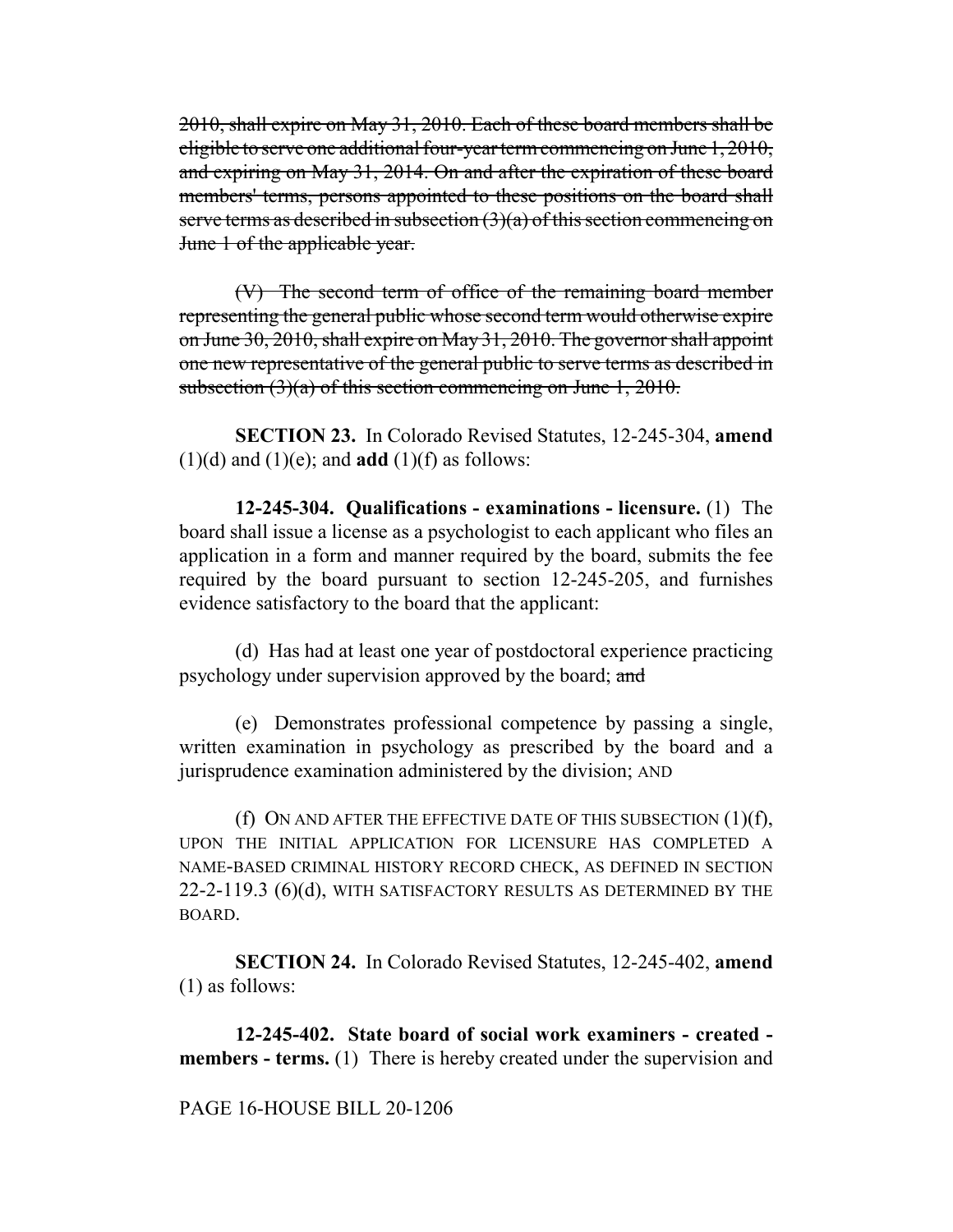control of the division the state board of social work examiners, which shall consist CONSISTS of seven members who are citizens of the United States and residents of the state of Colorado.

**SECTION 25.** In Colorado Revised Statutes, 12-245-502, **amend** (1) as follows:

**12-245-502. State board of marriage and family therapist examiners - created - members - terms.** (1) There is hereby created under the supervision and control of the division the state board of marriage and family therapist examiners, which shall consist CONSISTS of seven members who are citizens of the United States and residents of the state of Colorado.

**SECTION 26.** In Colorado Revised Statutes, 12-245-601, **add** (1.5) and (2.5) as follows:

**12-245-601. Definitions.** As used in this part 6, unless the context otherwise requires:

(1.5) "CLINICAL SUPERVISION" MEANS SUPERVISION PROVIDED BY A LICENSED PROFESSIONAL COUNSELOR SUPERVISOR, LICENSED PSYCHOLOGIST, LICENSED MARRIAGE AND FAMILY THERAPIST, LICENSED CLINICAL SOCIAL WORKER, OR LICENSED ADDICTION COUNSELOR; THAT IS NOT ADMINISTRATIVE IN NATURE; AND THAT MAY INCLUDE A COLLABORATIVE RELATIONSHIP THAT PROMOTES THE EDUCATION, GROWTH, AND DEVELOPMENT OF A LICENSED PROFESSIONAL COUNSELOR APPLICANT AND PROVIDES FOR THE EVALUATION OF THE APPLICANT'S CLINICAL PERFORMANCE AND COMPETENCY.

(2.5) "LICENSED PROFESSIONAL COUNSELOR SUPERVISOR" MEANS A LICENSED PROFESSIONAL COUNSELOR WHO HAS RECEIVED EDUCATION AND TRAINING IN THE CLINICAL SUPERVISION OF MENTAL HEALTH PROFESSIONALS AS DETERMINED BY THE BOARD.

**SECTION 27.** In Colorado Revised Statutes, 12-245-602, **amend** (1) as follows:

**12-245-602. State board of licensed professional counselor examiners - created - members - fines.** (1) There is hereby created the state board of licensed professional counselor examiners under the

### PAGE 17-HOUSE BILL 20-1206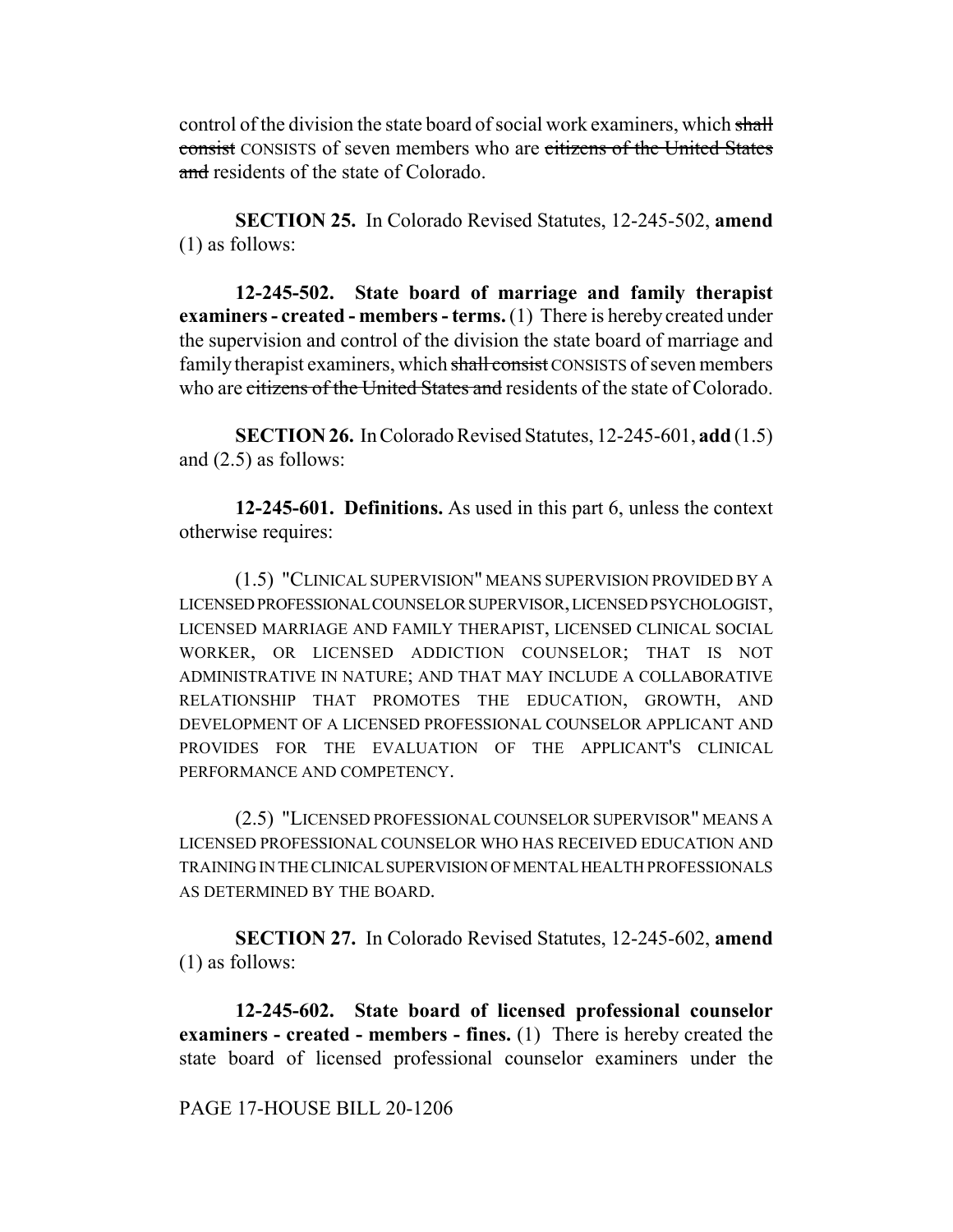supervision and control of the division. The board shall consist CONSISTS of seven members who are citizens of the United States and residents of the state of Colorado.

**SECTION 28.** In Colorado Revised Statutes, 12-245-501, **add** (2.5) as follows:

**12-245-501. Definitions.** As used in this part 5, unless the context otherwise requires:

(2.5) "CLINICAL SUPERVISION" MEANS:

(a) THE EVALUATION AND MODIFICATION OR APPROVAL BY A SUPERVISOR OF THE CLINICAL PRACTICE OF THE PERSON BEING SUPERVISED; AND

(b) A SOURCE OF KNOWLEDGE, EXPERTISE, AND MORE ADVANCED SKILLS MADE AVAILABLE TO THE PERSON BEING SUPERVISED.

**SECTION 29.** In Colorado Revised Statutes, 12-245-504, **amend**  $(1)(d)$  as follows:

**12-245-504. Qualifications - examination - licensure and registration.** (1) The board shall issue a license as a marriage and family therapist to each applicant who files an application in a form and manner required by the board, submits the fee required by the board pursuant to section 12-245-205, and furnishes evidence satisfactory to the board that the applicant:

(d) Subsequent to completing his or her THE APPLICANT'S master's or doctoral degree, has had at least two years of post-master's or one year of postdoctoral practice in individual and marriage and family therapy, including at least one thousand five hundred hours of face-to-face direct client contact as determined by the board for the purpose of assessment and intervention under board-approved CLINICAL supervision THAT MAY BE IN-PERSON OR TELESUPERVISION; and

**SECTION 30.** In Colorado Revised Statutes, 12-245-604, **amend**  $(1)(d)$  as follows: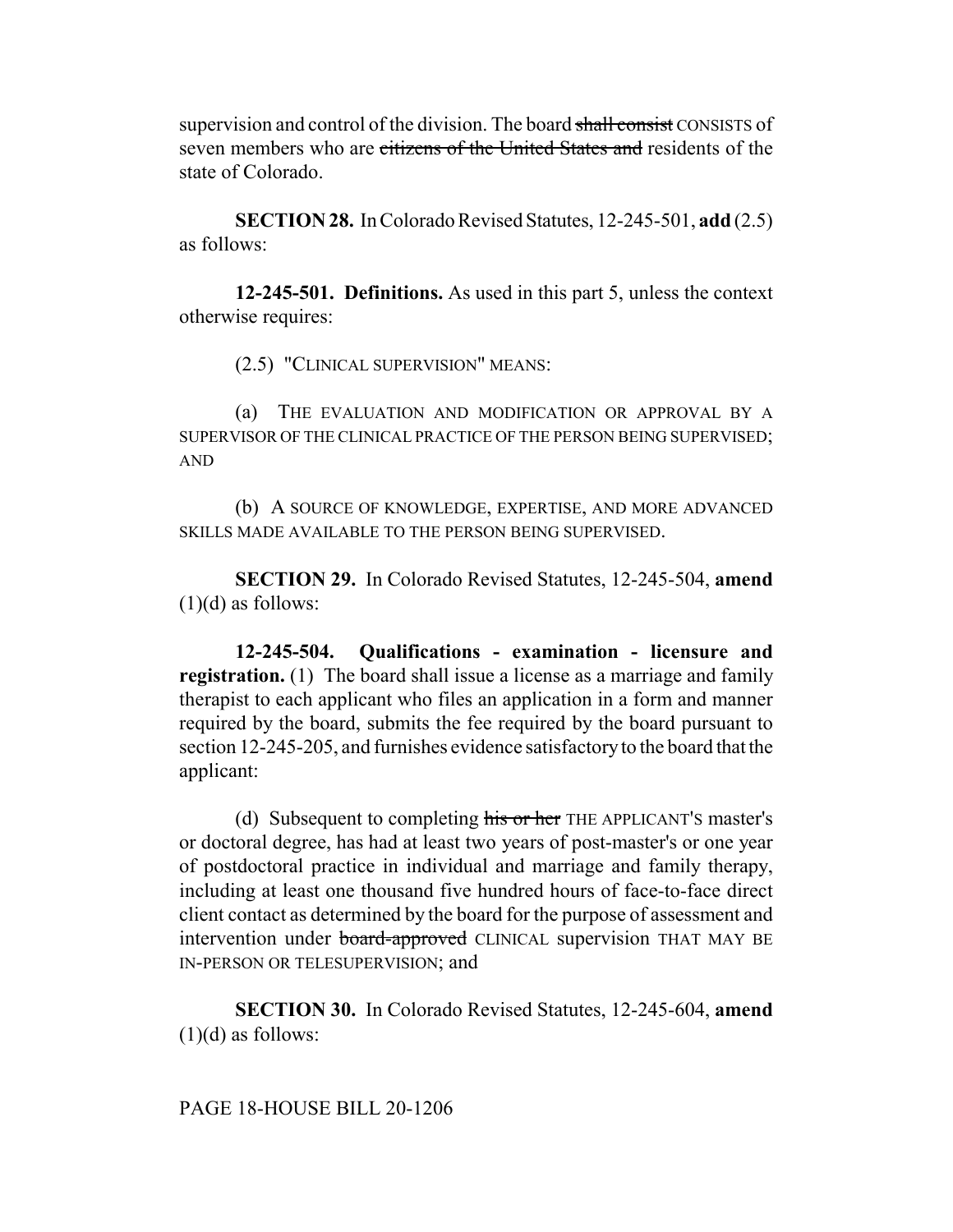**12-245-604. Licensure - examination - licensed professional counselors.** (1) The board shall issue a license as a licensed professional counselor to each applicant who files an application in a form and manner required by the board, submits the fee required by the board pursuant to section 12-245-205, and furnishes evidence satisfactory to the board that the applicant:

(d) (I) Has at least two years of post-master's practice or one year of postdoctoral practice in licensed professional counseling under CLINICAL supervision; approved by the board; and

(II) HAS AT LEAST TWO THOUSAND HOURS OF PRACTICE IN COUNSELING, INCLUDING AT LEAST ONE THOUSAND FIVE HUNDRED HOURS OF FACE-TO-FACE DIRECT CLIENT CONTACT UNDER CLINICAL SUPERVISION THAT IS IN-PERSON OR IS TELESUPERVISION; AND

**SECTION 31.** In Colorado Revised Statutes, 12-245-604, **add** (5) as follows:

**12-245-604. Licensure - examination - licensed professional counselors.** (5) (a) IF AN APPLICANT HAS COMPLETED AN EQUIVALENT PROGRAM AS DETERMINED BY THE BOARD PURSUANT TO SUBSECTION  $(1)(c)$ OF THIS SECTION, THE BOARD SHALL NOT PLACE ADDITIONAL REQUIREMENTS, BARRIERS, OR BURDENS RELATED TO LICENSURE OR SUPERVISION ON THE APPLICANT.

(b) THE BOARD SHALL NOT GIVE PREFERENCE CONCERNING LICENSURE, SUPERVISION, OR OTHER REQUIREMENTS OF THIS PART 6 TO AN APPLICANT WHO HAS COMPLETED A MASTER'S OR DOCTORAL DEGREE IN PROFESSIONAL COUNSELING FROM AN ACCREDITED SCHOOL OR COLLEGE PURSUANT TO SUBSECTION  $(1)(c)$  OF THIS SECTION BASED UPON THE ACCREDITING ORGANIZATION.

**SECTION 32.** In Colorado Revised Statutes, 12-245-701, **amend** (1) as follows:

**12-245-701. Definitions.** As used in this part 7, unless the context otherwise requires:

(1) "Board" means the state board of registered UNLICENSED

PAGE 19-HOUSE BILL 20-1206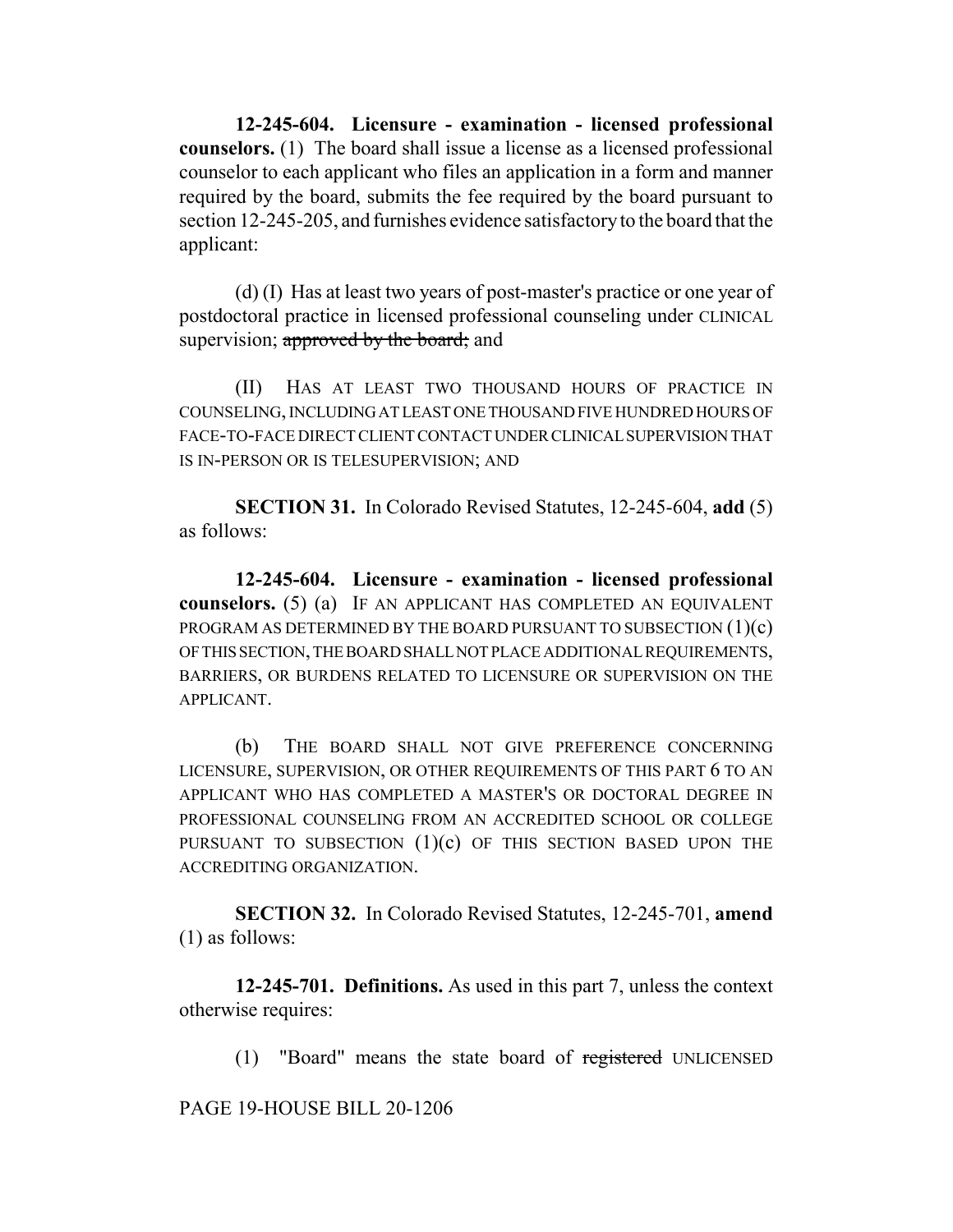psychotherapists created by section 12-245-702.

**SECTION 33.** In Colorado Revised Statutes, 12-245-702, **amend** (1), (3), and (4) as follows:

**12-245-702. State board of unlicensed psychotherapists creation - membership.** (1) There is hereby created the state board of registered UNLICENSED psychotherapists, which shall be IS under the supervision and control of the division as provided in section 12-20-103 (2). The board shall consist CONSISTS of seven members who are residents of the state of Colorado.

(3) Four members of the board must be registered UNLICENSED psychotherapists. The governor shall appoint members to the board to serve terms of four years.

(4) Members of the state board of registered UNLICENSED psychotherapists appointed under subsection (2) or (3) of this section may serve two full consecutive terms.

**SECTION 34.** In Colorado Revised Statutes, 12-245-703, **amend** (1), (3), and (4); and **repeal** (2) as follows:

**12-245-703. Database of unlicensed psychotherapists unauthorized practice - penalties - data collection.** (1) The board shall maintain a database of all registered UNLICENSED psychotherapists. The board shall charge a fee in the same manner as authorized in section 12-20-105 for recording information in the database as required by this section. Information in the database maintained pursuant to this section is open to public inspection at all times.

(2) A person who: Is licensed pursuant to part  $3, 4, 5, 6$ , or  $8$  of this article 245; is registered as a psychologist candidate, licensed social worker, marriage and family therapist candidate, or professional counselor candidate; or is enrolled in a professional training program at an approved school and actively working toward acquiring and demonstrating the necessary qualifications for licensure set forth in section 12-245-304, 12-245-404, 12-245-504, 12-245-604, or 12-245-804 may, but is not required to, register with the database of registered psychotherapists.

## PAGE 20-HOUSE BILL 20-1206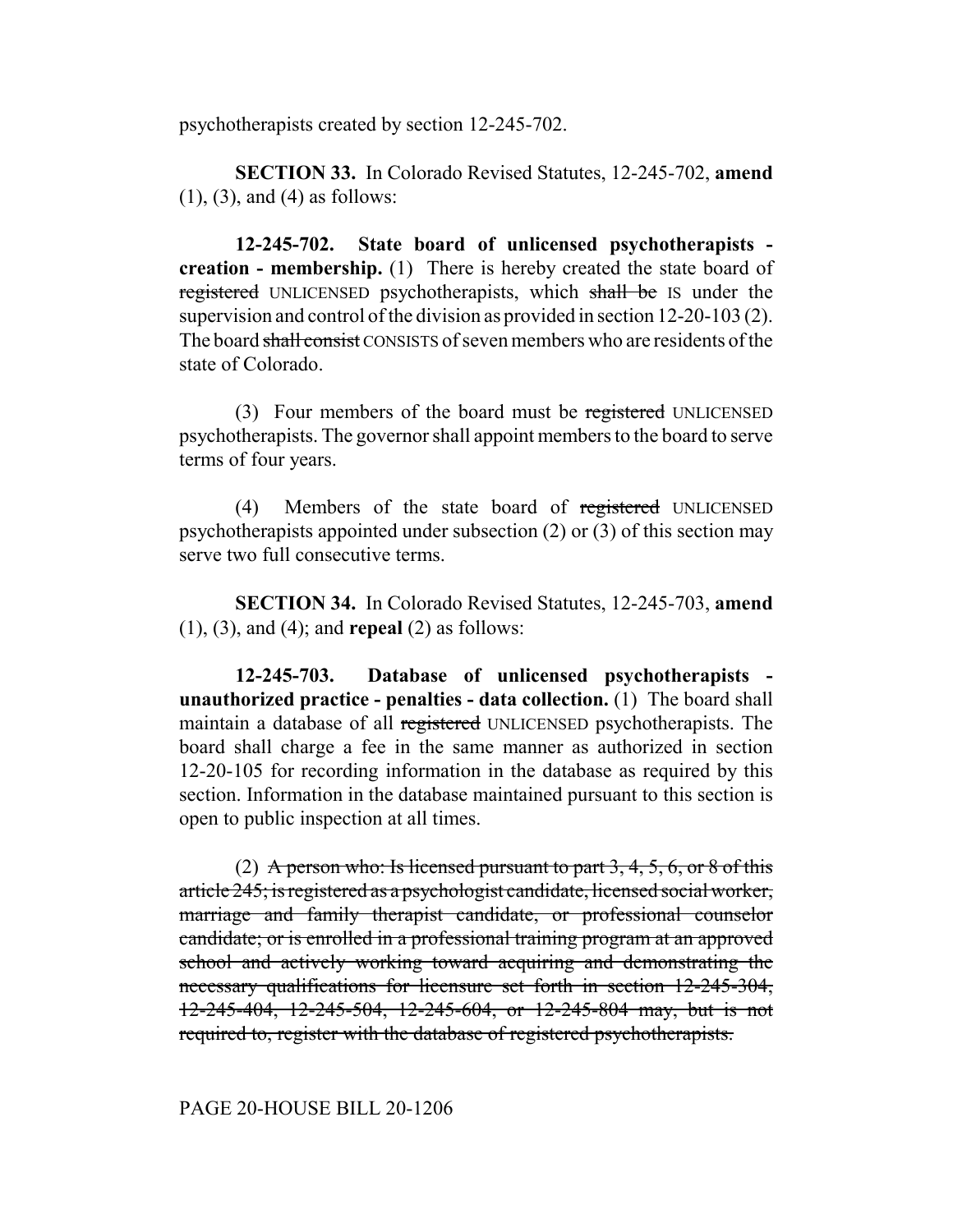(3) (a)  $\overline{Any}$  BEFORE THE EFFECTIVE DATE OF THIS SUBSECTION (3), AS AMENDED, A person not otherwise licensed, registered, or certified pursuant to this article 245 who is practicing psychotherapy in this state shall register with the board by submitting his or her THE PERSON'S name, current address, educational qualifications, disclosure statements, therapeutic orientation or methodology, or both, and years of experience in each specialty area. Upon receipt and review of the required information, the board may approve the psychotherapist for registration in the database required by subsection (1) of this section. A registered AN UNLICENSED psychotherapist shall update this information upon renewal of his or her THE PRACTITIONER'S registration and at other times and under conditions specified by the board by rule. At the time of recording the information required by this section, the registered UNLICENSED psychotherapist shall indicate whether he or she THE UNLICENSED PSYCHOTHERAPIST has been convicted of, or entered a plea of guilty or nolo contendere to, any felony or misdemeanor.

(b) A PERSON REGISTERED AS AN UNLICENSED PSYCHOTHERAPIST PURSUANT TO THIS PART 7 BEFORE THE EFFECTIVE DATE OF THIS SUBSECTION (3), AS AMENDED, AND WHO MEETS THE REQUIREMENTS OF THIS SECTION MAY RENEW HIS OR HER REGISTRATION AND CONTINUE TO PRACTICE AS AN UNLICENSED PSYCHOTHERAPIST.

(4) An unlicensed person whose primary practice is psychotherapy or who holds himself or herself out to the public as able to practice psychotherapy for compensation shall not practice psychotherapy unless the person is registered with the board and included in the database required by this section. Notwithstanding the requirements of this section, a registered psychotherapist AN UNLICENSED PSYCHOTHERAPIST shall not use the term "licensed", "certified", "clinical", "state-approved", or any other term or abbreviation that would falsely give the impression that the psychotherapist or the service that is being provided is recommended by the state, based solely on inclusion in the database.

**SECTION 35.** In Colorado Revised Statutes, 12-245-801, **amend** (6) as follows:

**12-245-801. Definitions.** As used in this part 8, unless the context otherwise requires: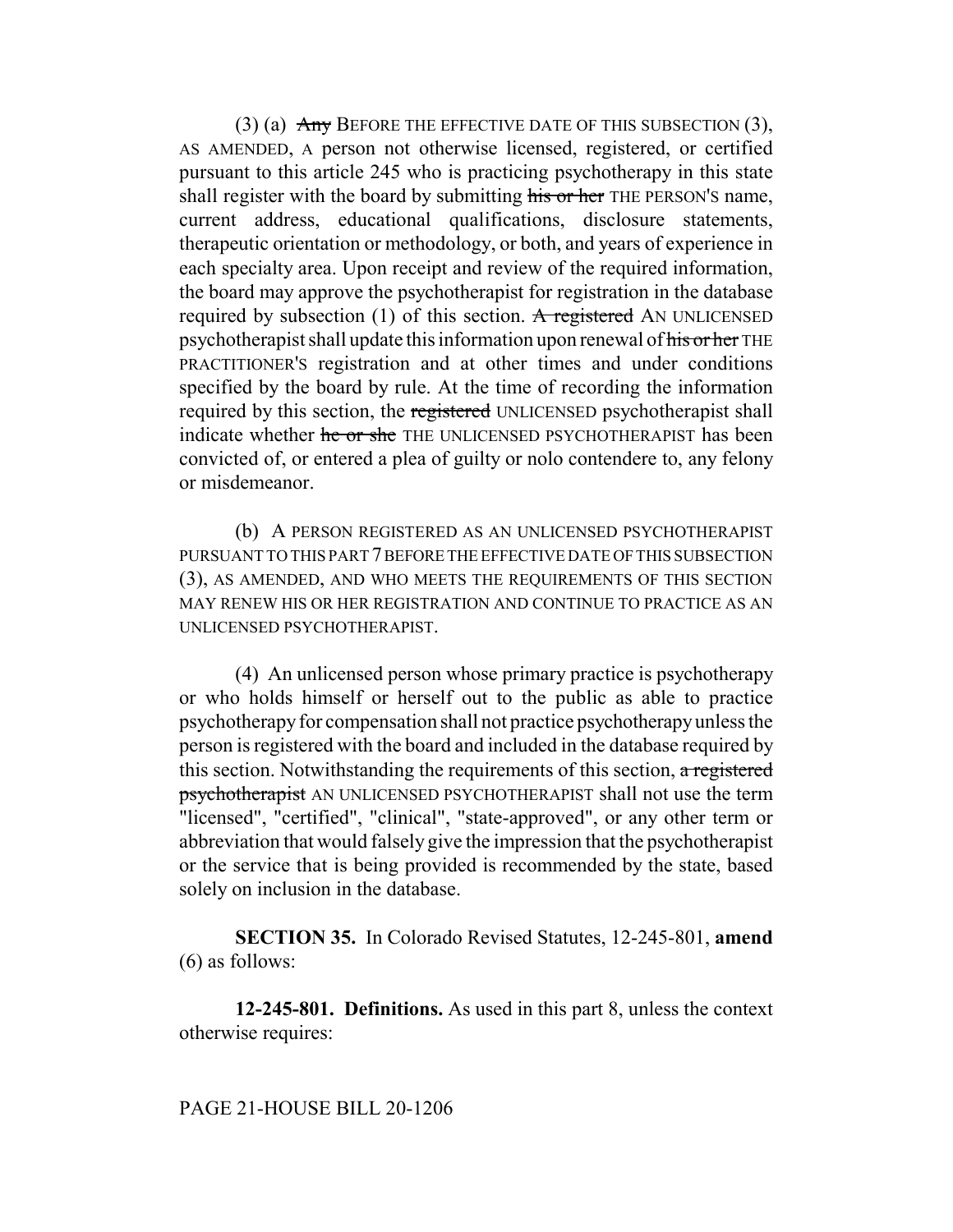(6) "Certified" means certified as an addiction counselor certified at level I, II, or III ADDICTION TECHNICIAN OR ADDICTION SPECIALIST.

**SECTION 36.** In Colorado Revised Statutes, 12-245-802, **amend** (2) introductory portion as follows:

**12-245-802. State board of addiction counselor examiners created - members - terms.** (2) The board consists of seven members who are citizens of the United States and residents of the state of Colorado. The governor shall appoint the members of the board as follows:

**SECTION 37.** In Colorado Revised Statutes, 12-245-804, **amend** (3) as follows:

**12-245-804. Requirements for licensure and certification - rules.** (3) The state board of human services in the department of human services ADDICTION COUNSELOR EXAMINERS shall promulgate rules with approval of the board, for certification of addiction counselors; EXCEPT THAT THE STATE BOARD OF HUMAN SERVICES IN THE DEPARTMENT OF HUMAN SERVICES SHALL ESTABLISH BY RULE EDUCATION REQUIREMENTS FOR CERTIFICATION in accordance with section 27-80-108 (1)(e).

**SECTION 38.** In Colorado Revised Statutes, 12-245-804, **amend** (1)(d)(I), (1)(e), (1)(g), and (2)(c); and **add** (3.5) and (3.7) as follows:

**12-245-804. Requirements for licensure and certification - rules.** (1) The board shall issue a license as an addiction counselor to an applicant who files an application in the form and manner required by the board, submits the fee required by the board pursuant to section 12-245-205, and submits evidence satisfactory to the board that the applicant:

(d) Demonstrates professional competence by:

(I) Passing a national THE MASTER ADDICTION COUNSELOR examination demonstrating special knowledge and skills in behavioral health disorders counseling as determined by the office of behavioral health in the department of human services and approved by the board ADMINISTERED BY THE NATIONAL ASSOCIATION FOR ALCOHOLISM AND DRUG ABUSE COUNSELORS, OR AN EQUIVALENT EXAMINATION ADMINISTERED BY A SUCCESSOR ORGANIZATION; and

PAGE 22-HOUSE BILL 20-1206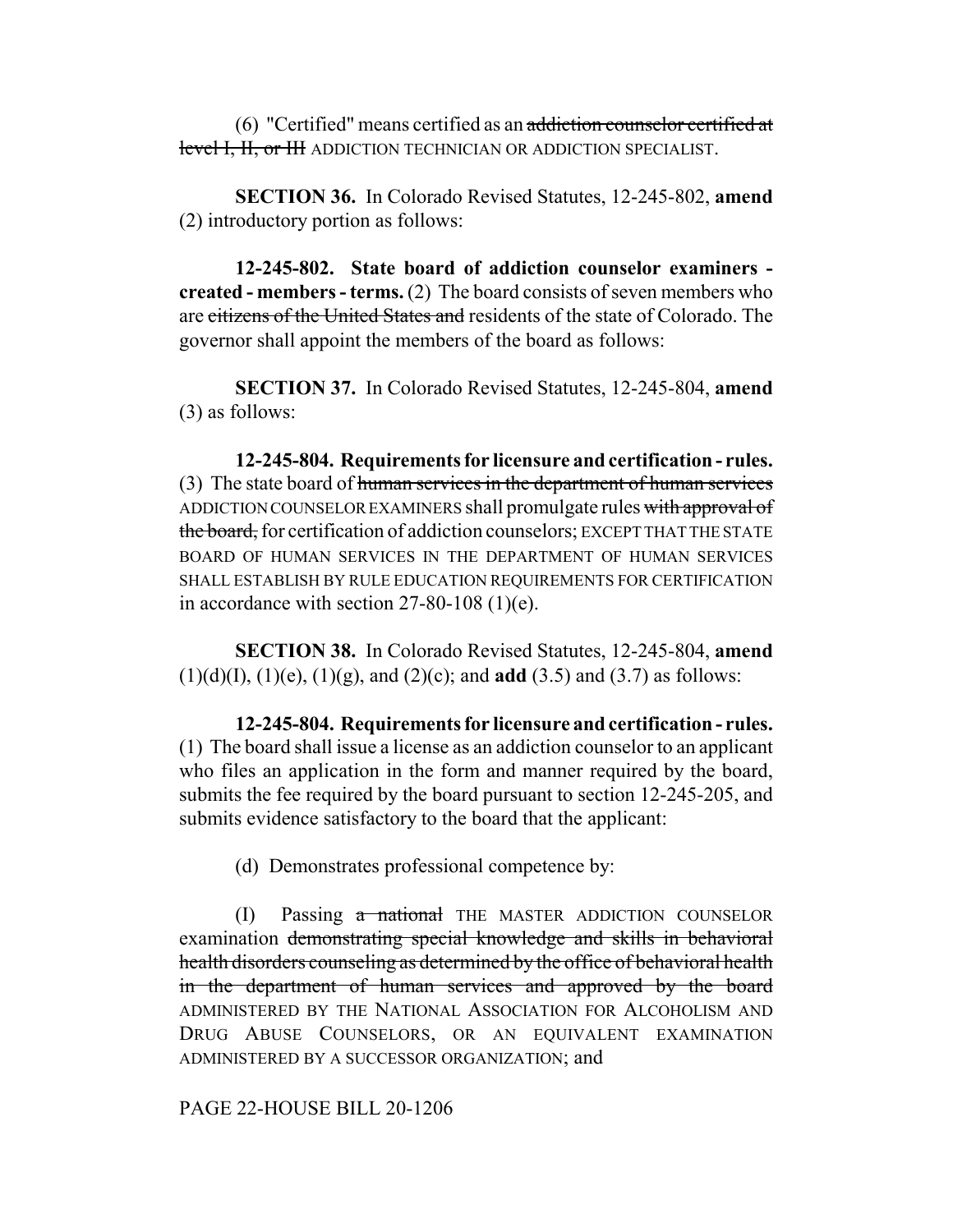(e) Has met the requirements for a certificate of addiction counseling, level III SPECIALIST;

(g) Has completed at least five THREE thousand hours of clinically supervised work experience IN THE ADDICTION FIELD WITH A MINIMUM OF TWO THOUSAND DIRECT CLINICAL HOURS. THE CLINICAL SUPERVISION MAY BE IN-PERSON OR TELESUPERVISION.

(2) The board shall issue a certification as an addiction counselor to an applicant who files an application in the form and manner required by the board, submits the fee required by the board pursuant to section 12-245-205, and submits evidence satisfactory to the board that the applicant:

(c) Has met the requirements for certification at a particular certification level AS A CERTIFIED ADDICTION TECHNICIAN OR A CERTIFIED ADDICTION SPECIALIST as specified in rules adopted pursuant to subsection (3) of this section by the state board of human services in the department of human services AND AS SPECIFIED IN SUBSECTION (3.5) OF THIS SECTION.

(3.5) IN THE RULES PROMULGATED PURSUANT TO SUBSECTION (3) OF THIS SECTION, THE BOARD SHALL REQUIRE THAT:

(a) A CERTIFIED ADDICTION TECHNICIAN:

(I) HAVE A HIGH SCHOOL DIPLOMA OR ITS EQUIVALENT;

(II) ACCRUED A MINIMUM OF ONE THOUSAND HOURS OF SUPERVISED CLINICAL EXPERIENCE HOURS OVER A MINIMUM OF SIX MONTHS, WHICH INCLUDES HOURS ACCRUED PRIOR TO THE APPLICATION FOR CERTIFICATION SO LONG AS THE SUPERVISED CLINICAL EXPERIENCE HOURS MEET ANY ADDITIONAL CRITERIA AS DEFINED BY THE BOARD;

(III) PASSED A JURISPRUDENCE EXAMINATION AS DETERMINED BY THE BOARD; AND

(IV) PASSED THE NATIONAL CERTIFICATION ADDICTION COUNSELOR LEVEL I EXAMINATION ADMINISTERED BY THE NATIONAL ASSOCIATION OF ALCOHOLISM AND DRUG ABUSE COUNSELORS, OR AN EQUIVALENT EXAMINATION ADMINISTERED BY A SUCCESSOR ORGANIZATION;

PAGE 23-HOUSE BILL 20-1206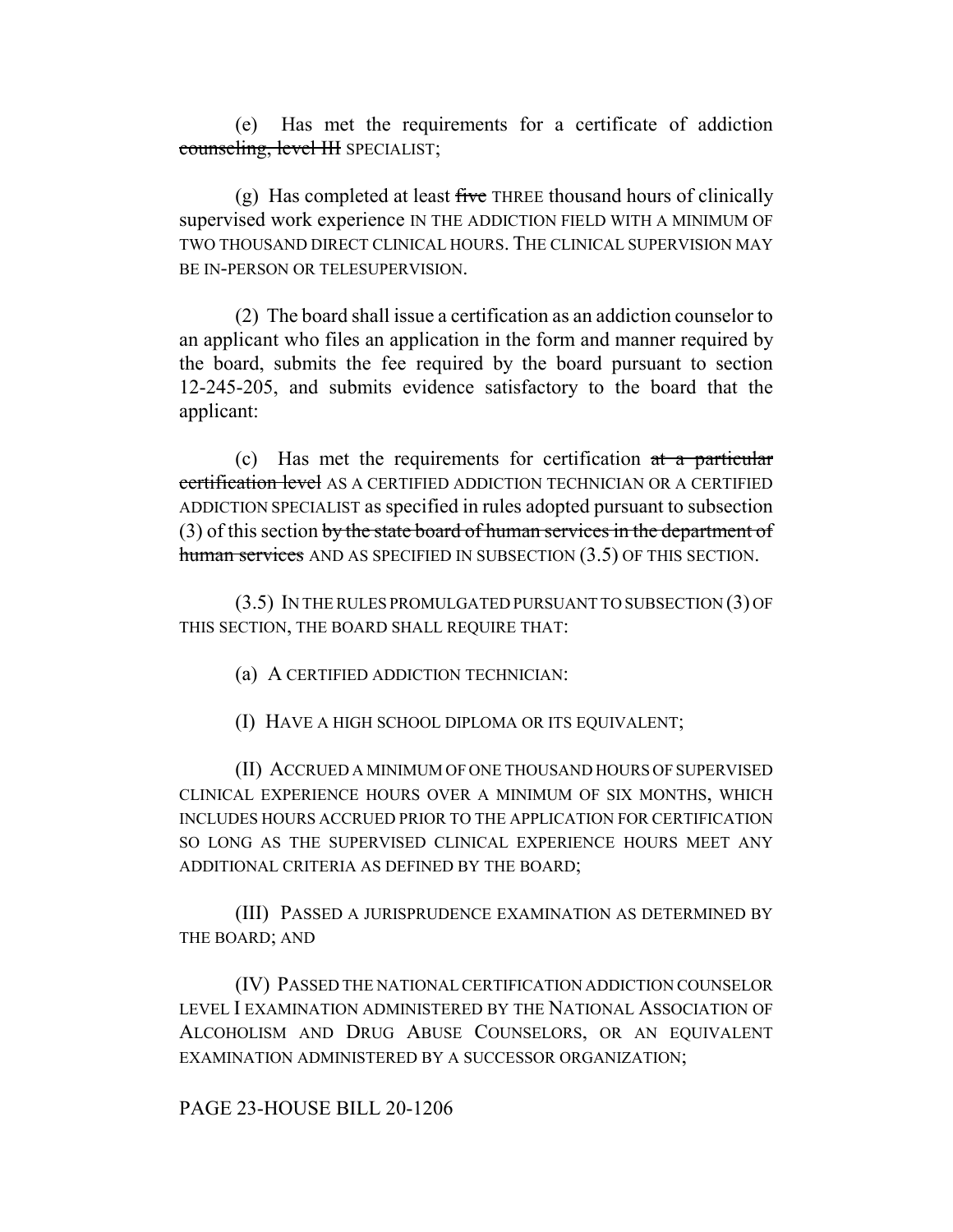(b) A CERTIFIED ADDICTION SPECIALIST:

(I) HAVE A BACHELOR'S DEGREE IN A CLINICAL BEHAVIORAL HEALTH CONCENTRATION;

(II) ACCRUED A MINIMUM OF TWO THOUSAND HOURS OF SUPERVISED CLINIC WORK HOURS OVER A MINIMUM OF TWELVE MONTHS, WHICH MAY INCLUDE THE HOURS REQUIRED FOR CERTIFICATION AS A CERTIFIED ADDICTION SPECIALIST;

(III) PASSED A JURISPRUDENCE EXAMINATION AS DETERMINED BY THE BOARD; AND

(IV) PASSED THE NATIONAL CERTIFICATION ADDICTION COUNSELOR LEVEL II EXAMINATION ADMINISTERED BY THE NATIONAL ASSOCIATION FOR ALCOHOLISM AND DRUG ABUSE COUNSELORS, OR AN EQUIVALENT EXAMINATION ADMINISTERED BY A SUCCESSOR ORGANIZATION.

(3.7) (a) THE BOARD SHALL REGISTER AS AN ADDICTION COUNSELOR CANDIDATE A PERSON WHO FILES AN APPLICATION FOR REGISTRATION, ACCOMPANIED BY THE FEE REQUIRED BY SECTION 12-245-205, WHO IS NOT IN VIOLATION OF ANY PROVISION OF THIS ARTICLE 245 OR ANY RULES PROMULGATED BY THE BOARD, AND WHO:

(I) SUBMITS EVIDENCE SATISFACTORY TO THE BOARD THAT THE PERSON HAS MET THE REQUIREMENTS OF SUBSECTIONS  $(1)(a)$ ,  $(1)(b)$ , AND  $(1)(c)$  OF THIS SECTION; AND

(II) HAS NOT PREVIOUSLY REGISTERED AS AN ADDICTION COUNSELOR CANDIDATE WITH THE BOARD.

(b) AN ADDICTION COUNSELOR CANDIDATE REGISTERED PURSUANT TO THIS SUBSECTION  $(3.7)$  IS UNDER THE JURISDICTION OF THE BOARD. IF THE REQUIREMENTS OF SUBSECTIONS  $(1)(d)$  TO  $(1)(g)$  OF THIS SECTION ARE NOT MET WITHIN FOUR YEARS AFTER THE DATE OF REGISTRATION AS A CANDIDATE OR WITHIN ONE YEAR IF THE CANDIDATE HOLDS AN EQUIVALENT CREDENTIAL FROM ANOTHER STATE, THE REGISTRATION OF THE ADDICTION COUNSELOR CANDIDATE EXPIRES AND IS NOT RENEWABLE UNLESS THE BOARD, IN ITS DISCRETION, GRANTS THE CANDIDATE AN EXTENSION. A PERSON WHOSE ADDICTION COUNSELOR CANDIDATE REGISTRATION EXPIRES

PAGE 24-HOUSE BILL 20-1206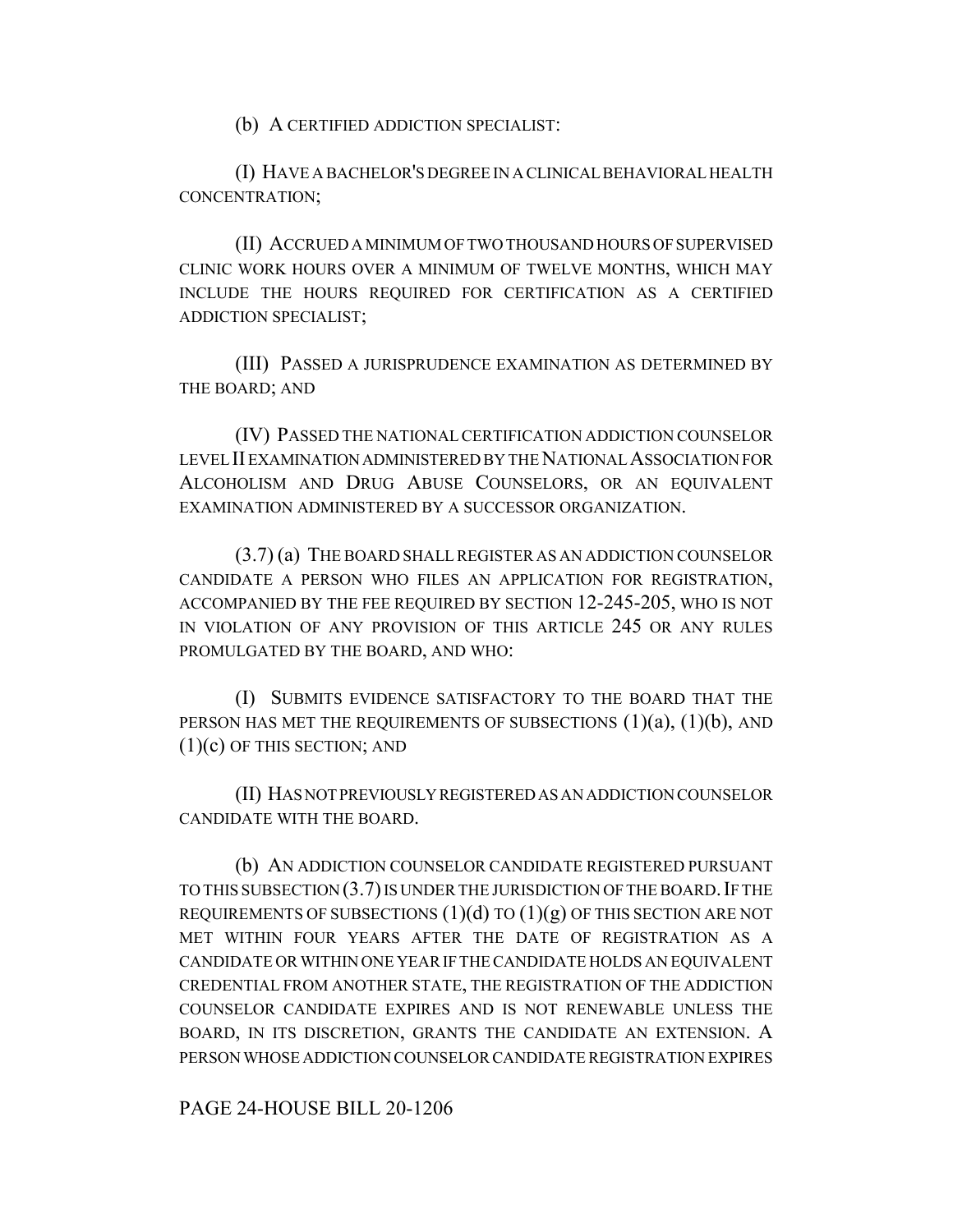IS NOT PRECLUDED FROM APPLYING FOR LICENSURE OR REGISTRATION WITH ANY OTHER MENTAL HEALTH BOARD FOR WHICH THE PERSON IS QUALIFIED.

**SECTION 39.** In Colorado Revised Statutes, 12-245-805, **amend** (1); and **add** (3) as follows:

**12-245-805. Rights and privileges of certification and licensure - titles.** (1) Any person who possesses a valid, unsuspended, and unrevoked certificate as a level I, II, or III certified addiction counselor CERTIFIED ADDICTION TECHNICIAN OR CERTIFIED ADDICTION SPECIALIST has the right to practice addiction counseling under supervision or consultation as required by the rules of the state board of human services in the department of human services; a level III certified addiction counselor has the right to CERTIFIED ADDICTION SPECIALIST MAY supervise addiction counseling practice and all levels of certification have the right to MAY use the title "certified addiction counselor" and the abbreviations "CAC I", "CAC II", or "CAC III", as applicable "CAC" or "CAS"; AND A CERTIFIED ADDICTION TECHNICIAN MAY USE THE TITLE "CERTIFIED ADDICTION COUNSELOR" AND THE ABBREVIATIONS "CAC" OR "CAT". No other person shall assume these titles or use these abbreviations on any work or media to indicate that the person using the title or abbreviation is a certified addiction counselor.

(3) (a) THE PRACTICE OF A CERTIFIED ADDICTION TECHNICIAN MAY INCLUDE:

(I) COLLECTION OF BIOPSYCHOSOCIAL SCREENING DATA;

(II) SERVICE COORDINATION AND CASE MANAGEMENT;

(III) MONITORING COMPLIANCE WITH CASE MANAGEMENT PLANS;

(IV) SKILL-BASED EDUCATION;

(V) CO-FACILITATING THERAPY GROUPS WITH CERTIFIED ADDICTION SPECIALISTS OR LICENSED ADDICTION COUNSELORS;

(VI) CLIENT, FAMILY, AND COMMUNITY ADDICTION EDUCATION; AND

(VII) REFERRAL AND DISCHARGE RESOURCING AND PLANNING.

PAGE 25-HOUSE BILL 20-1206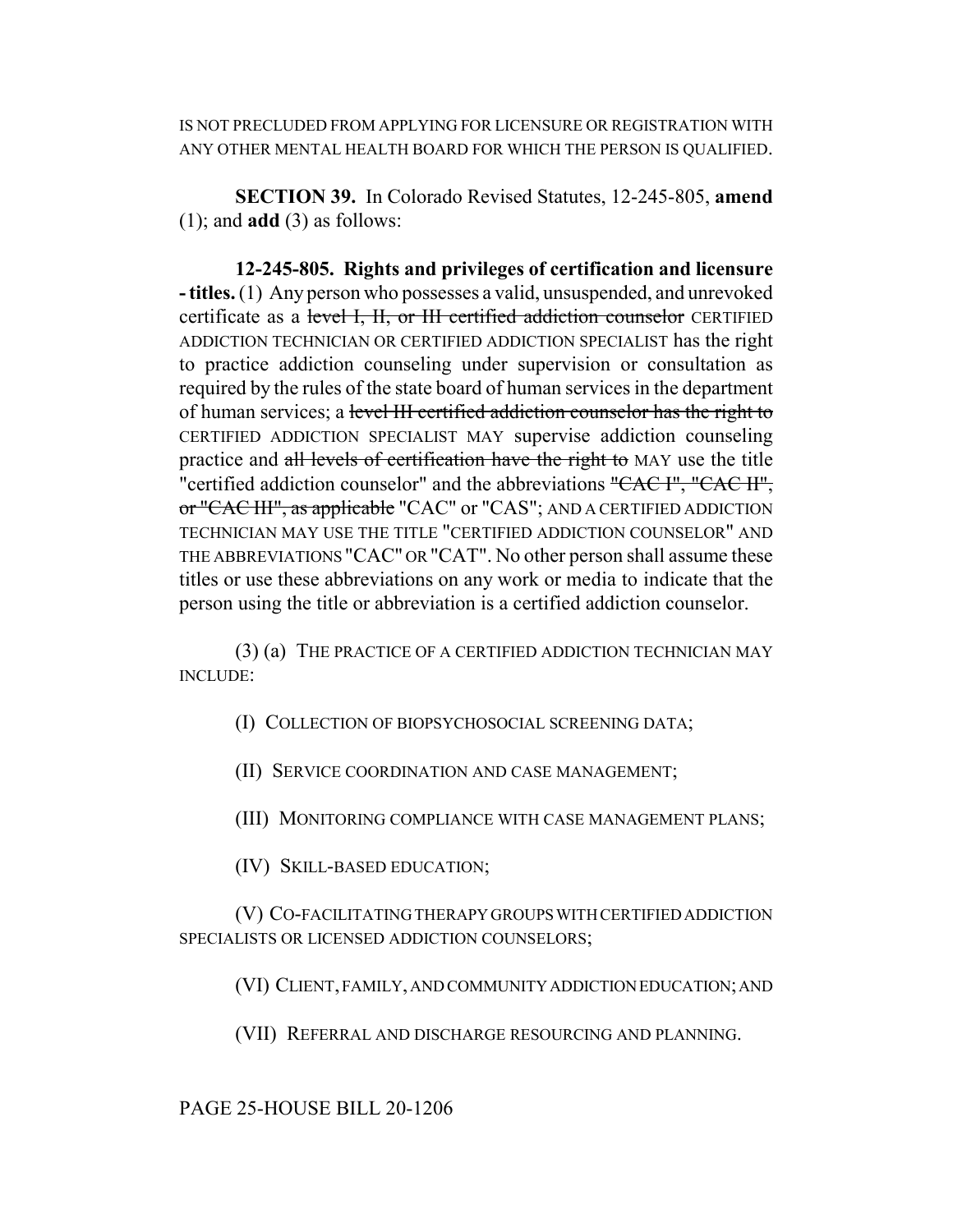(b) THE PRACTICE OF A CERTIFIED ADDICTION SPECIALIST MAY INCLUDE:

(I) TREATING SUBSTANCE USE AND CO-OCCURRING DISORDERS;

(II) CLINICAL ASSESSMENTS INCLUDING DIAGNOSTIC IMPRESSION;

(III) TREATMENT PLANNING;

(IV) REFERRAL AND DISCHARGE PLANNING;

(V) SERVICE COORDINATION AND CASE MANAGEMENT;

(VI) ADDICTION COUNSELING FOR INDIVIDUALS, FAMILIES, AND GROUPS; AND

(VII) CLIENT, FAMILY, AND COMMUNITY EDUCATION AND PSYCHO-EDUCATION.

**SECTION 40.** In Colorado Revised Statutes, 12-245-806, **amend**  $(1)(a)$ ,  $(1)(b)$  introductory portion,  $(1)(b)(I)$ ,  $(1)(b)(III)$ ,  $(1)(c)$  introductory portion,  $(1)(d)$ ,  $(2)(a)$ , and  $(3)$  as follows:

**12-245-806. Continuing professional competency - rules definition.** (1) (a) In accordance with sections 12-245-803 and 12-245-804, the board issues a license or certificate to practice addiction counseling based on whether the applicant satisfies minimum educational and experience requirements that demonstrate professional competency to practice addiction counseling. After a license or a certificate as a level II or level III addiction counselor is issued to an applicant, the licensed or level II or level III certified addiction counselor shall maintain continuing professional competency to practice addiction counseling.

(b) The board, in consultation with the office of behavioral health in the department of human services, and IN CONSULTATION WITH other stakeholders, shall adopt rules establishing a continuing professional competency program that includes, at a minimum, the following elements:

(I) A self-assessment of the knowledge and skills of a licensed or level II or level III certified addiction counselor seeking to renew or

PAGE 26-HOUSE BILL 20-1206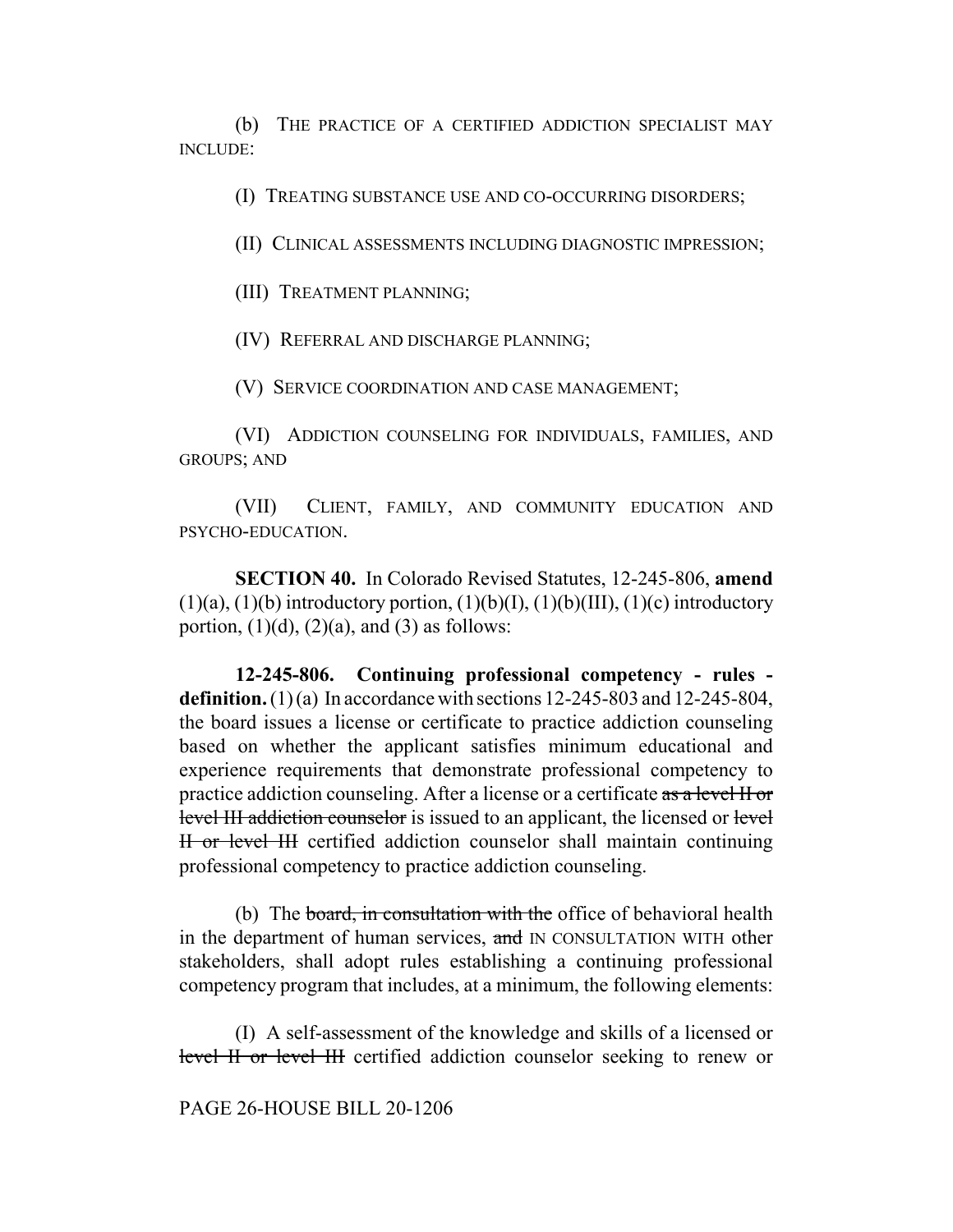reinstate a license;

(III) Periodic demonstration of knowledge and skills through documentation of activities necessary to ensure at least minimal ability to safely practice the profession. Nothing in this subsection  $(1)(b)(III)$  shall require REQUIRES a licensed or level II or level III certified addiction counselor to retake any examination required pursuant to section 12-245-804 in connection with initial licensure or certification.

(c) A licensed or level II or level III certified addiction counselor satisfies the continuing competency requirements of this section if the licensed or level II or level III certified addiction counselor meets the continued professional competence requirements of one of the following entities:

(d) (I) After the program is established, a licensed or level  $H$  or level III certified addiction counselor shall satisfy the requirements of the program in order to renew or reinstate a license or certificate to practice addiction counseling in Colorado.

(II) The requirements of this section apply to individual addiction counselors who are licensed or level II or level III certified pursuant to this part 8, and nothing in this section shall be construed to require a person who employs or contracts with a licensed or level II or level III certified addiction counselor to comply with the requirements of this section.

(2) (a) Records of assessments or other documentation developed or submitted in connection with the continuing professional competency program are confidential and not subject to inspection by the public or discovery in connection with a civil action against a licensed or certified addiction counselor. The records or documents shall be used only by the board for purposes of determining whether a licensed or level II or level III certified addiction counselor is maintaining continuing professional competency to engage in the profession.

(3) As used in this section, "continuing professional competency" means the ongoing ability of a licensed or level II or level III certified addiction counselor to learn, integrate, and apply the knowledge, skill, and judgment to practice as an addiction counselor according to generally accepted industry standards and professional ethical standards in a

PAGE 27-HOUSE BILL 20-1206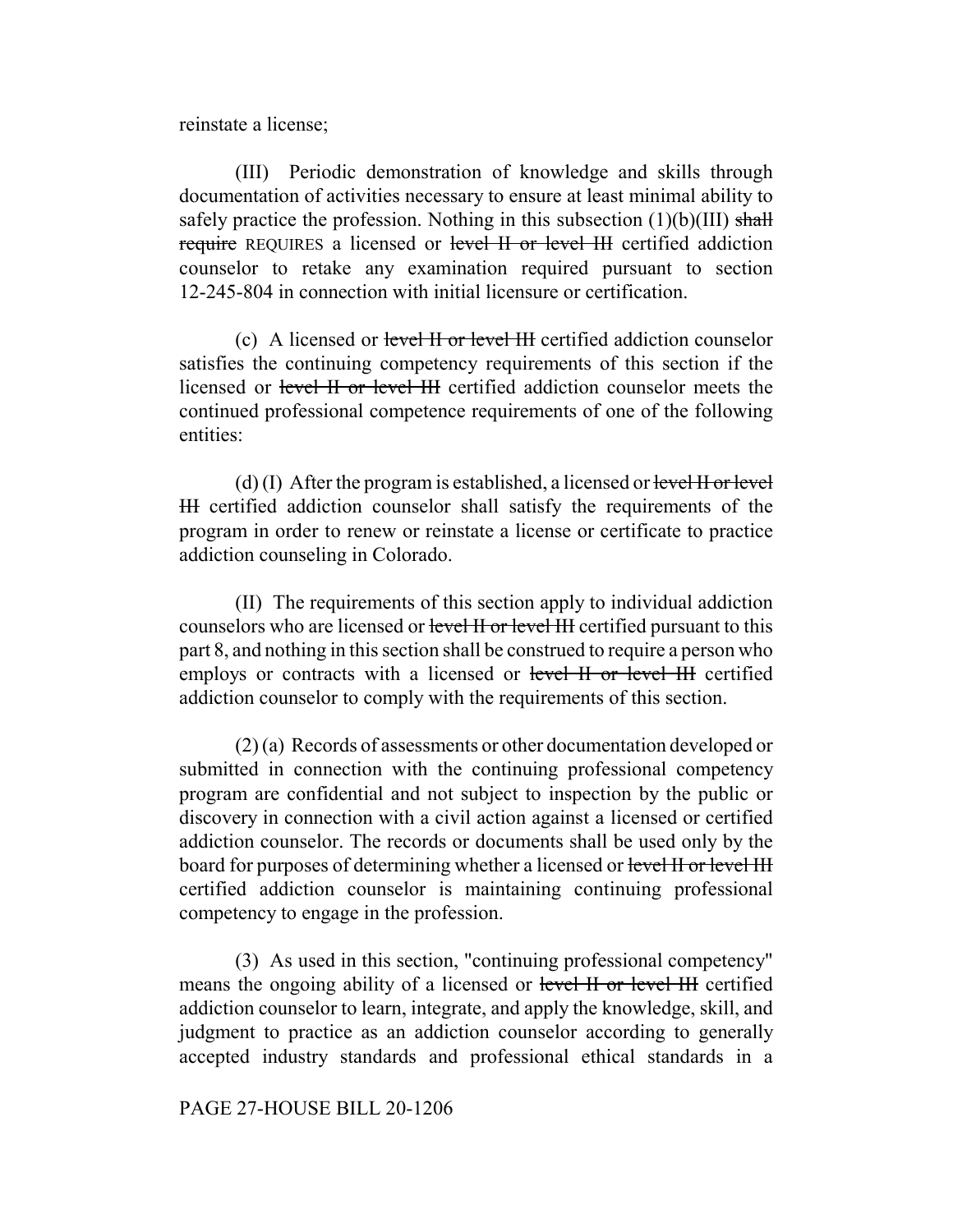designated role and setting.

**SECTION 41.** In Colorado Revised Statutes, 27-80-108, **add** (2) as follows:

**27-80-108. Rules.** (2) IN THE RULES PROMULGATED PURSUANT TO SUBSECTION  $(1)(e)$  OF THIS SECTION, THE STATE BOARD OF HUMAN SERVICES SHALL REQUIRE THE FOLLOWING EDUCATION REQUIREMENTS:

(a) FOR CERTIFIED ADDICTION TECHNICIANS:

(I) COMPLETION OF COURSE WORK AND TRAINING IN ADDICTION COUNSELING, CLIENT RECORDS MANAGEMENT, PRINCIPLES OF ADDICTION, PROFESSIONAL ETHICS, CULTURALLY INFORMED TREATMENT, PHARMACOLOGY, MOTIVATIONAL INTERVIEWING, TRAUMA-INFORMED CARE, AND GROUP COUNSELING SKILLS; AND

(II) OTHER COURSES AND TRAINING AS DETERMINED BY THE STATE BOARD OF HUMAN SERVICES.

(b) FOR CERTIFIED ADDICTION SPECIALISTS:

(I) COMPLETION OF COURSE WORK AND TRAINING IN CLINICAL ASSESSMENT AND TREATMENT PLANNING, COGNITIVE BEHAVIORAL THERAPY, CO-OCCURRING DISORDERS, ADVANCED PHARMACOLOGY, ADVANCED PROFESSIONAL ETHICS, ADVANCED MOTIVATIONAL INTERVIEWING, ADVANCED MODELS, SPECIALIZED ADDICTION TREATMENT, AND INFECTIOUS DISEASES; AND

(II) OTHER COURSES AND TRAINING AS DETERMINED BY THE STATE BOARD OF HUMAN SERVICES.

**SECTION 42.** In Colorado Revised Statutes, 12-20-105, **amend**  $(2)(b)(II)$  as follows:

**12-20-105. Fee adjustments - division of professions and occupations cash fund created - legal defense account created definition.** (2) (b) (II) The costs of the state board of psychologist examiners, the state board of marriage and family therapist examiners, the state board of licensed professional counselor examiners, the state board of

PAGE 28-HOUSE BILL 20-1206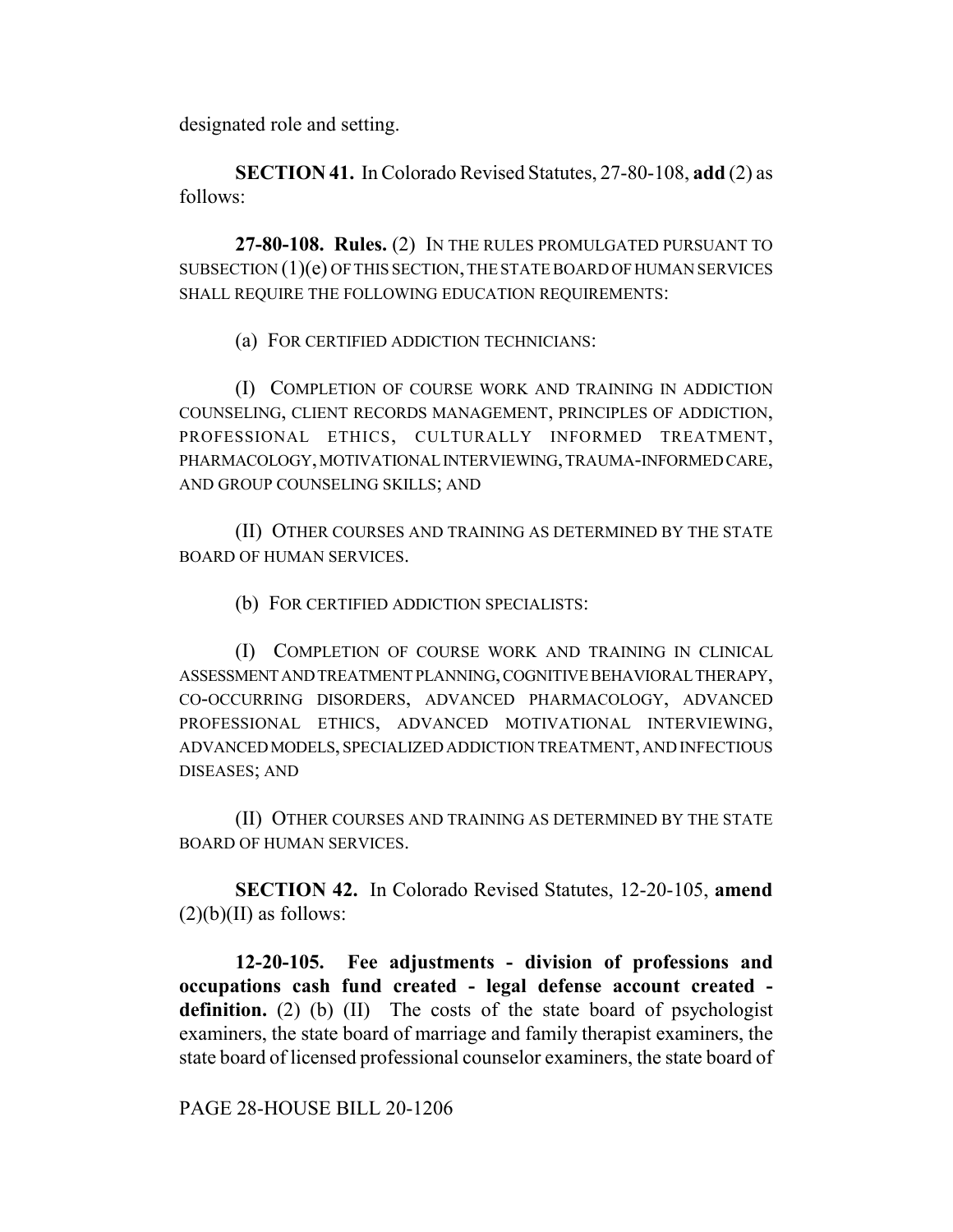social work examiners, the state board of registered UNLICENSED psychotherapists, and the state board of addiction counselor examiners shall be considered collectively in the renewal fee-setting process. Subsequent revenue generated by the fees set by the boards plus revenues generated pursuant to section 12-245-703 shall be compared to those collective costs to determine recovery of direct and indirect costs.

**SECTION 43.** In Colorado Revised Statutes, 12-20-407, **amend**  $(1)(a)(V)(N)$  as follows:

**12-20-407. Unauthorized practice of profession or occupation penalties - exclusions.** (1) (a) A person commits a class 2 misdemeanor and shall be punished as provided in section 18-1.3-501 for the first offense and, for the second or any subsequent offense, commits a class 6 felony and shall be punished as provided in section 18-1.3-401 if the person:

(V) Practices or offers or attempts to practice any of the following professions or occupations without an active license, certification, or registration issued under the part or article of this title 12 governing the particular profession or occupation:

(N) Practice as a psychologist, social worker, marriage and family therapist, licensed professional counselor, UNLICENSED psychotherapist, or addiction counselor, as regulated under article 245 of this title 12;

**SECTION 44.** In Colorado Revised Statutes, 12-200-108, **amend** (4)(a) introductory portion; and **repeal** (4)(a)(III) as follows:

**12-200-108. Unlawful acts - exceptions - definition.** (4) (a) Notwithstanding any provision of this article 200 to the contrary, a mental health care professional who has provided documentation that he or she has been trained to perform auricular acudetox in compliance with subsection (4)(d) of this section may perform auricular acudetox if the auricular acudetox is performed under the mental health care professional's current scope of practice, and the mental health care professional is:

(III) Registered as a psychotherapist pursuant to part  $7$  of article  $245$ of this title 12.

**SECTION 45.** In Colorado Revised Statutes, **amend** 12-245-101

PAGE 29-HOUSE BILL 20-1206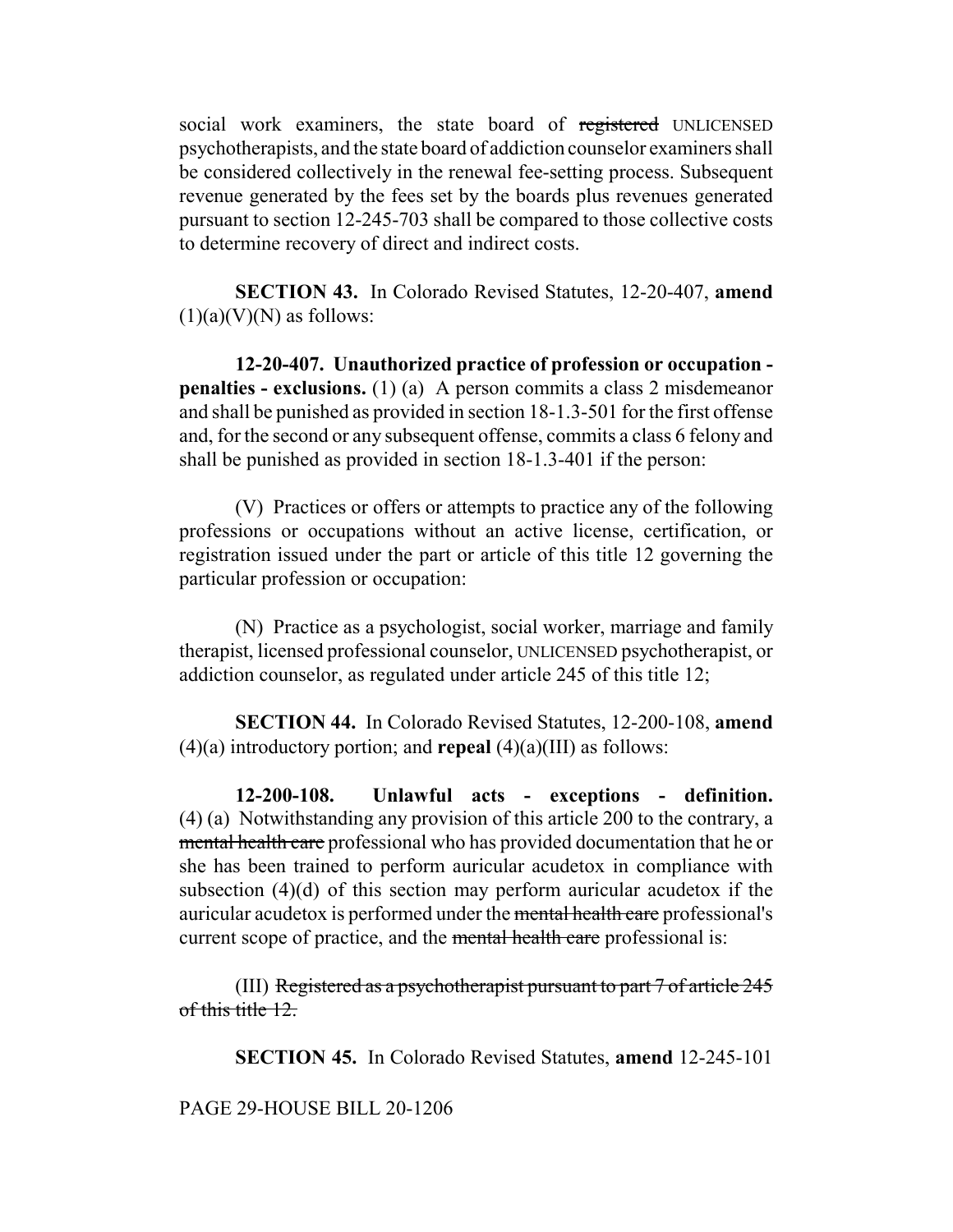as follows:

**12-245-101. Legislative declaration.** The general assembly hereby finds and determines that, in order to safeguard the public health, safety, and welfare of the people of this state and in order to protect the people of this state against the unauthorized, unqualified, and improper application of psychology, social work, marriage and family therapy, professional counseling, psychotherapy, and addiction counseling, it is necessary that the proper regulatory authorities be established and adequately provided for. The general assembly therefore declares that there shall be established a state board of psychologist examiners, a state board of social work examiners, a state board of marriage and family therapist examiners, a state board of licensed professional counselor examiners, a state board of registered UNLICENSED psychotherapists, and a state board of addiction counselor examiners with the authority to license, register, or certify, and take disciplinary actions or bring injunctive actions, or both, concerning licensed psychologists and psychologist candidates, licensed social workers, licensed marriage and family therapists and marriage and family therapist candidates, licensed professional counselors and licensed professional counselor candidates, registered UNLICENSED psychotherapists, and licensed and certified addiction counselors, respectively, and mental health professionals who have been issued a provisional license pursuant to this article 245.

**SECTION 46.** In Colorado Revised Statutes, 12-245-202, **amend** (1) and (16); **repeal** (15); and **add** (17) as follows:

**12-245-202. Definitions.** As used in this article 245, unless the context otherwise requires:

(1) "Board" includes the state board of psychologist examiners, the state board of social work examiners, the state board of licensed professional counselor examiners, the state board of marriage and family therapist examiners, the state board of registered UNLICENSED psychotherapists, and the state board of addiction counselor examiners.

 $(15)$  (a) "Registered psychotherapist" means a person:

(I) Whose primary practice is psychotherapy or who holds himself or herself out to the public as being able to practice psychotherapy for

PAGE 30-HOUSE BILL 20-1206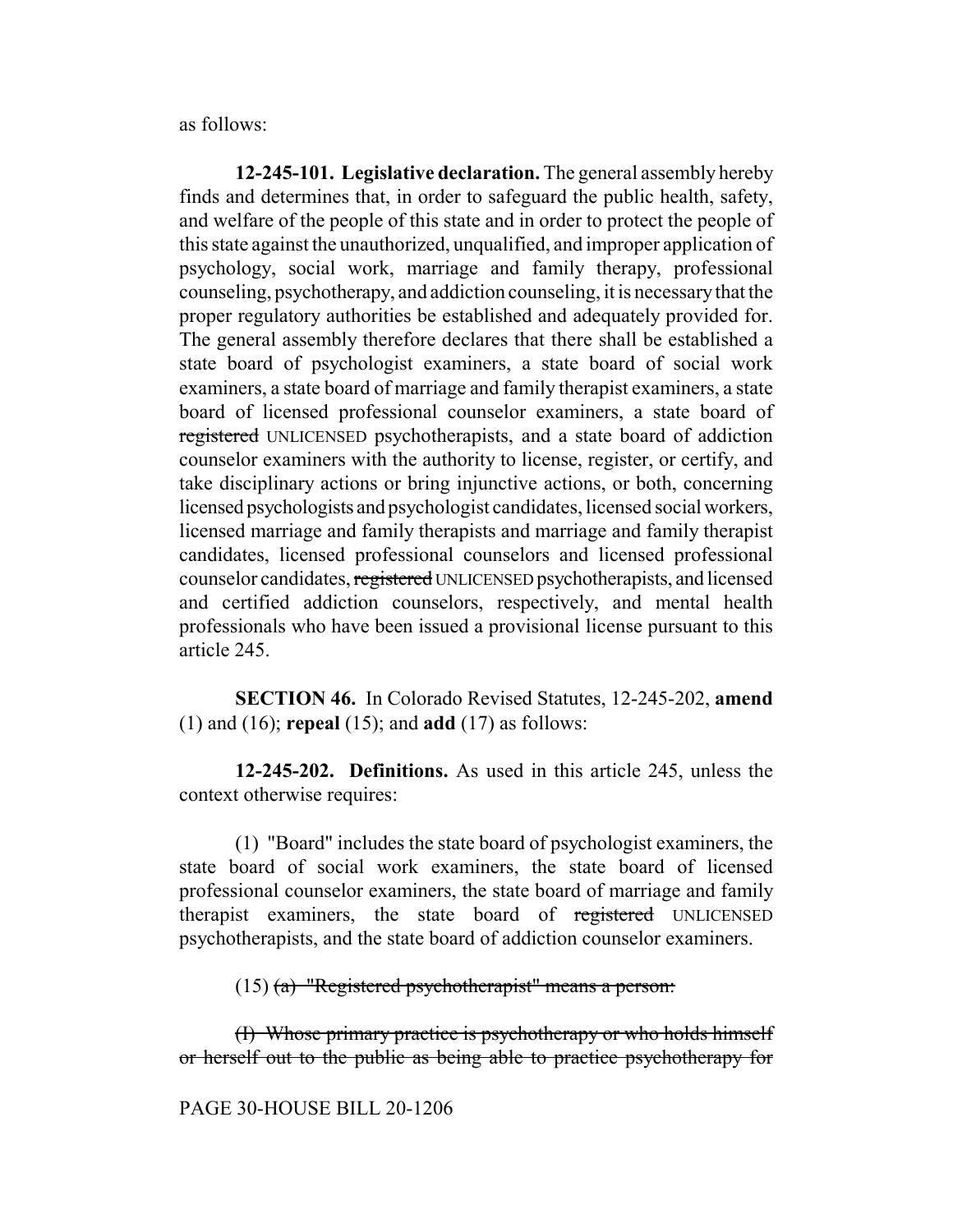compensation; and

(II) Who is registered with the state board of registered psychotherapists pursuant to section 12-245-703 to practice psychotherapy in this state.

(b) "Registered psychotherapist" also includes a person who:

(I) Is a licensed school psychologist licensed pursuant to section  $22-60.5-210(1)(b)$ ;

(II) Is practicing outside of a school setting; and

(III) Is registered with the state board of registered psychotherapists pursuant to section 12-245-703.

(16) "Registrant" means a psychologist candidate, marriage and family therapist candidate, CLINICAL SOCIAL WORKER CANDIDATE, or licensed professional counselor candidate registered pursuant to section 12-245-304 (3), 12-245-504 (4), or 12-245-604 (4), respectively, or  $\alpha$ registered AN UNLICENSED psychotherapist.

(17) (a) "UNLICENSED PSYCHOTHERAPIST" MEANS A PERSON:

(I) WHOSE PRIMARY PRACTICE IS PSYCHOTHERAPY OR WHO HOLDS HIMSELF OR HERSELF OUT TO THE PUBLIC AS BEING ABLE TO PRACTICE PSYCHOTHERAPY FOR COMPENSATION; AND

(II) WHO IS REGISTERED WITH THE STATE BOARD OF UNLICENSED PSYCHOTHERAPISTS PURSUANT TO SECTION 12-245-703 TO PRACTICE PSYCHOTHERAPY IN THIS STATE.

(b) "UNLICENSED PSYCHOTHERAPIST" ALSO INCLUDES A PERSON WHO:

(I) IS A LICENSED SCHOOL PSYCHOLOGIST LICENSED PURSUANT TO SECTION 22-60.5-210 (1)(b);

(II) IS PRACTICING OUTSIDE OF A SCHOOL SETTING; AND

PAGE 31-HOUSE BILL 20-1206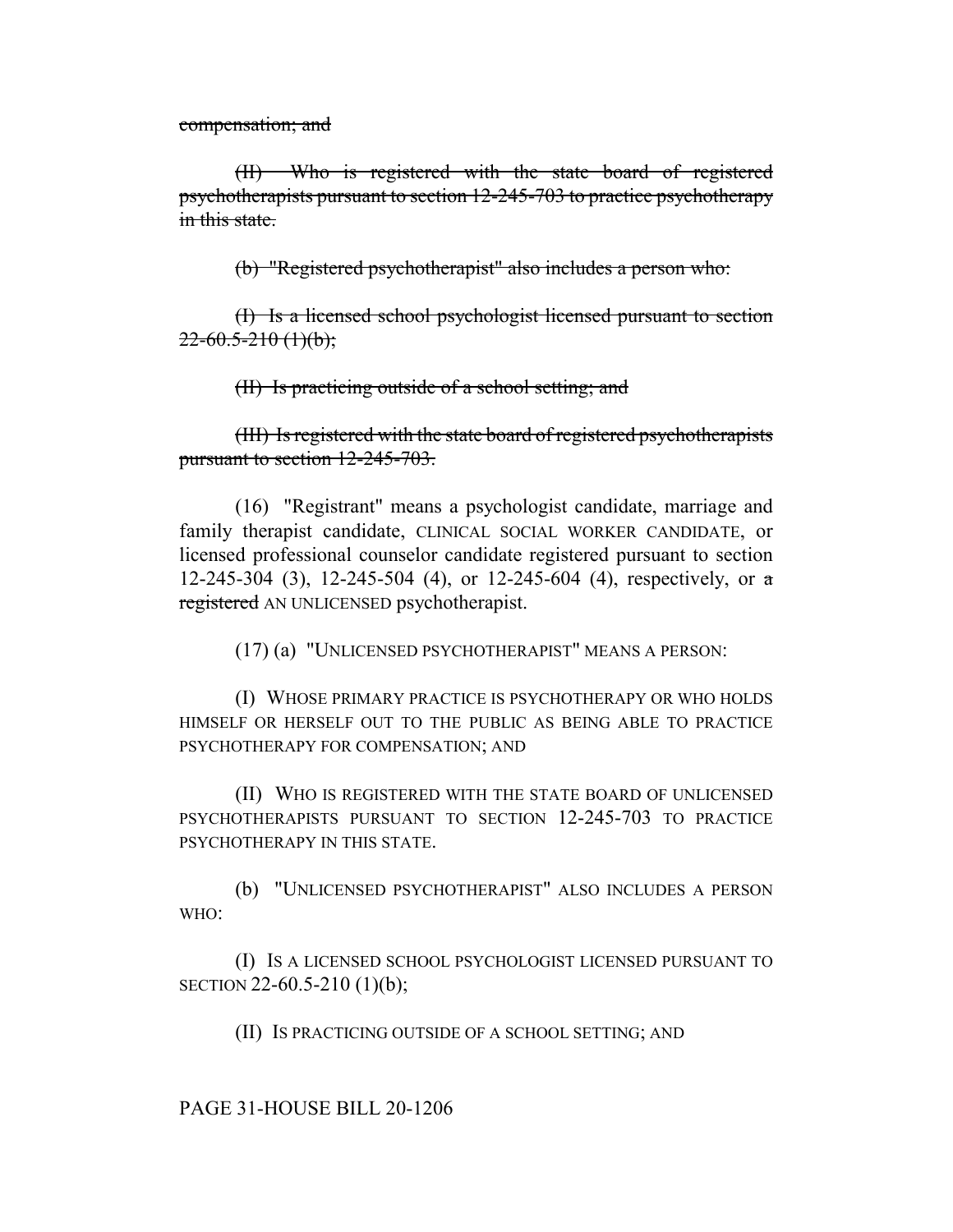(III) IS REGISTERED WITH THE STATE BOARD OF UNLICENSED PSYCHOTHERAPISTS PURSUANT TO SECTION 12-245-703.

**SECTION 47.** In Colorado Revised Statutes, 12-245-203, **amend** (2) as follows:

**12-245-203. Practice outside of or beyond professional training, experience, or competence - general scope of practice for licensure, registration, or certification.** (2) The practice of psychotherapy is one area of practice for mental health professionals licensed, certified, or registered pursuant to this article 245 but may not be the only or primary practice area of the professionals, other than persons registered as UNLICENSED psychotherapists pursuant to part 7 of this article 245. The requirements for licensure, registration, or certification as a mental health professional pursuant to this article 245 are contained in sections 12-245-303, 12-245-403, 12-245-503, 12-245-603, and 12-245-803, which define the practice of psychology, social work, marriage and family therapy, licensed professional counseling, and addiction counseling, respectively.

**SECTION 48.** In Colorado Revised Statutes, 12-245-205, **amend** (4) as follows:

**12-245-205. Fees - renewal.** (4) The director shall coordinate fee-setting pursuant to this section so that all licensees, registrants, and certificate holders pay fees as required by this section. and section  $12 - 245 - 703$  (1).

**SECTION 49.** In Colorado Revised Statutes, **amend** 12-245-210 as follows:

**12-245-210. Drugs - medicine.** Nothing in this article 245 permits psychologists, social workers, marriage and family therapists, licensed professional counselors, psychotherapists, and addiction counselors licensed registered, or certified under this article 245 to administer or prescribe drugs or in any manner engage in the practice of medicine as defined by the laws of this state.

**SECTION 50.** In Colorado Revised Statutes, 12-245-213, **amend**  $(1)(b)(VI)$  as follows: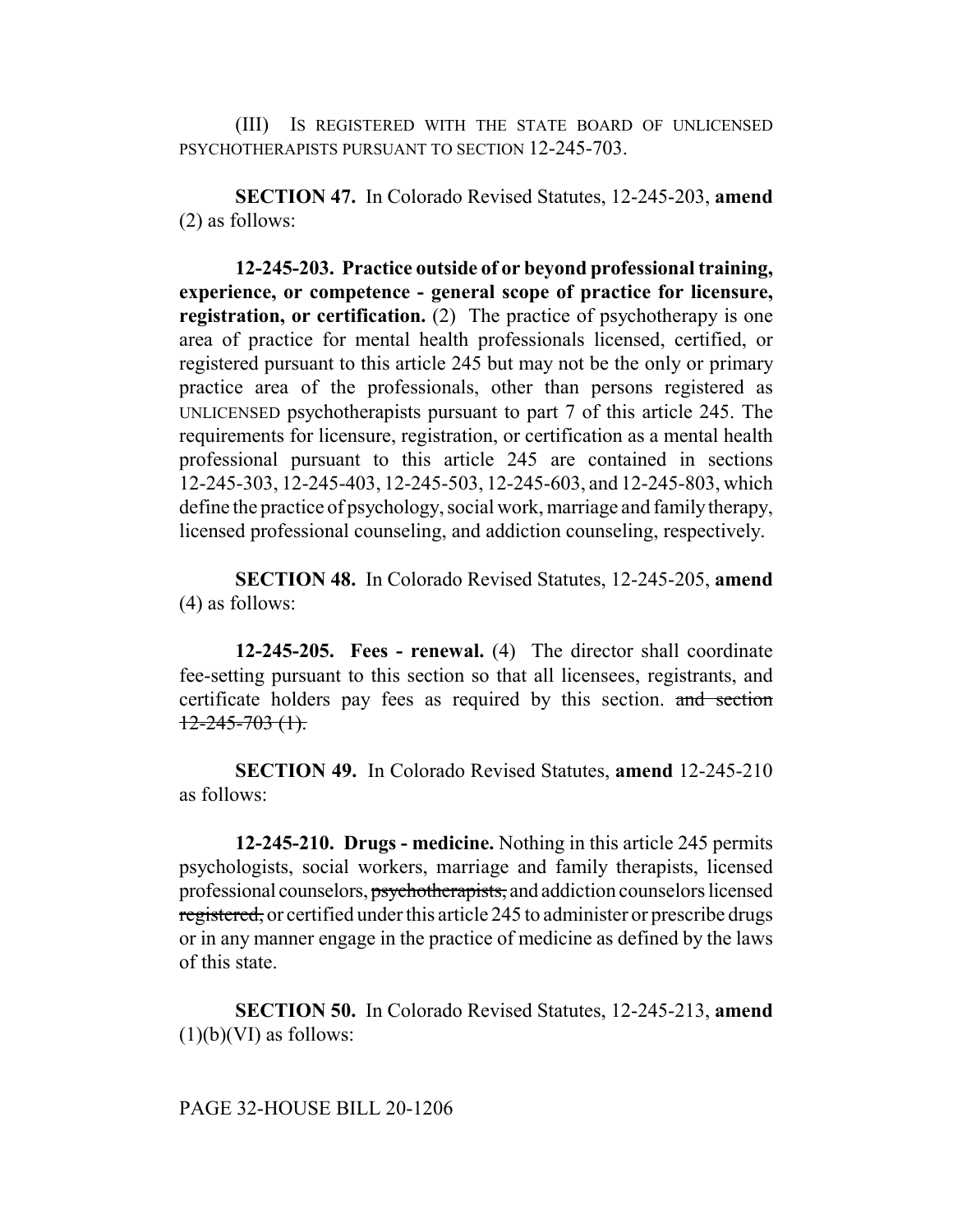**12-245-213. Professional service corporations for the practice of psychology, social work, marriage and family therapy, professional counseling, and addiction counseling - definitions.** (1) Licensees, registrants, or certificate holders may form professional service corporations for the practice of psychology, social work, marriage and family therapy, professional counseling, psychotherapy, or addiction counseling under the "Colorado Business Corporation Act", articles 101 to 117 of title 7, if the corporations are organized and operated in accordance with this section. The articles of incorporation of a professional service corporation formed pursuant to this section must contain provisions complying with the following requirements:

(b) The corporation must be organized by licensees, registrants, or certificate holders for the purpose of conducting the practice of psychology, social work, marriage and family therapy, professional counseling, psychotherapy, or addiction counseling by the respective licensees, registrants, or certificate holders of those practices. The corporation may be organized with any other person, and any person may own shares in the corporation, if the following conditions are met:

(VI) The practice of psychotherapy, as defined in section 12-245-202, by the professional service corporation is performed by  $\alpha$ registered AN UNLICENSED psychotherapist acting independently or under the supervision of a person licensed pursuant to this article 245 or  $\alpha$ registered AN UNLICENSED psychotherapist. Any registered UNLICENSED psychotherapist member of the professional service corporation remains individually responsible for his or her professional acts and conduct as provided in this article 245.

**SECTION 51.** In Colorado Revised Statutes, 12-245-216, **amend**  $(1)(d)(IV), (1)(e),$  and  $(4)(g)$  as follows:

**12-245-216. Mandatory disclosure of information to clients.** (1) Except as otherwise provided in subsection (4) of this section, every licensee, registrant, or certificate holder shall provide the following information in writing to each client during the initial client contact:

(d) A statement indicating that:

(IV) The information provided by the client during therapy sessions

PAGE 33-HOUSE BILL 20-1206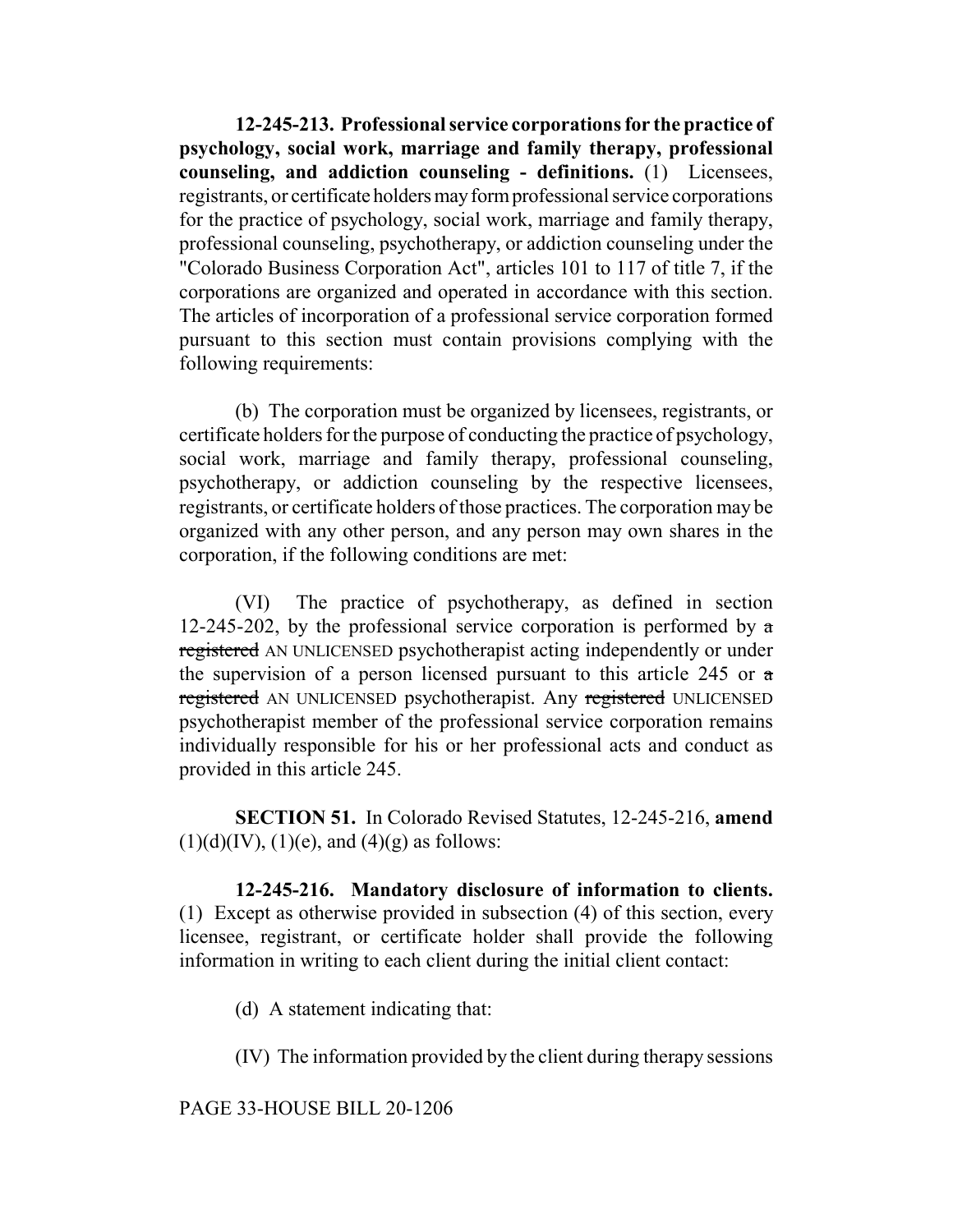is legally confidential in the case of licensed marriage and family therapists, social workers, professional counselors, and psychologists; licensed or certified addiction counselors; and registered UNLICENSED psychotherapists, except as provided in section 12-245-220 and except for certain legal exceptions that will be identified by the licensee, registrant, or certificate holder should any such situation arise during therapy; and

(e) If the mental health professional is  $\alpha$  registered AN UNLICENSED psychotherapist, a statement indicating that a registered AN UNLICENSED psychotherapist is a psychotherapist listed in the state's database and is authorized by law to practice psychotherapy in Colorado but is not licensed by the state and is not required to satisfy any standardized educational or testing requirements to obtain a registration from the state.

(4) The disclosure of information required by subsection (1) of this section is not required when psychotherapy is being administered in any of the following circumstances:

(g) By a person licensed or certified pursuant to this article 245 or by a registered AN UNLICENSED psychotherapist practicing in a hospital that is licensed or certified under section 25-1.5-103 (1)(a)(I) or (1)(a)(II).

**SECTION 52.** In Colorado Revised Statutes, 12-245-225, **amend**  $(1)(d)$  as follows:

**12-245-225. Authority of boards - cease-and-desist orders**  rules. (1) If a licensee, registrant, or certificate holder violates any provision of section 12-245-224, the board that licenses, registers, or certifies the licensee, registrant, or certificate holder may, in accordance with section 12-20-404:

(d) Deny, revoke, or suspend the listing of  $\alpha$  registered AN UNLICENSED psychotherapist in the state board of registered UNLICENSED psychotherapists database established pursuant to section 12-245-703;

**SECTION 53.** In Colorado Revised Statutes, 12-245-231, **amend** (5) as follows:

**12-245-231. Mental health professional peer health assistance program - fees - administration - rules.** (5) As used in this section,

#### PAGE 34-HOUSE BILL 20-1206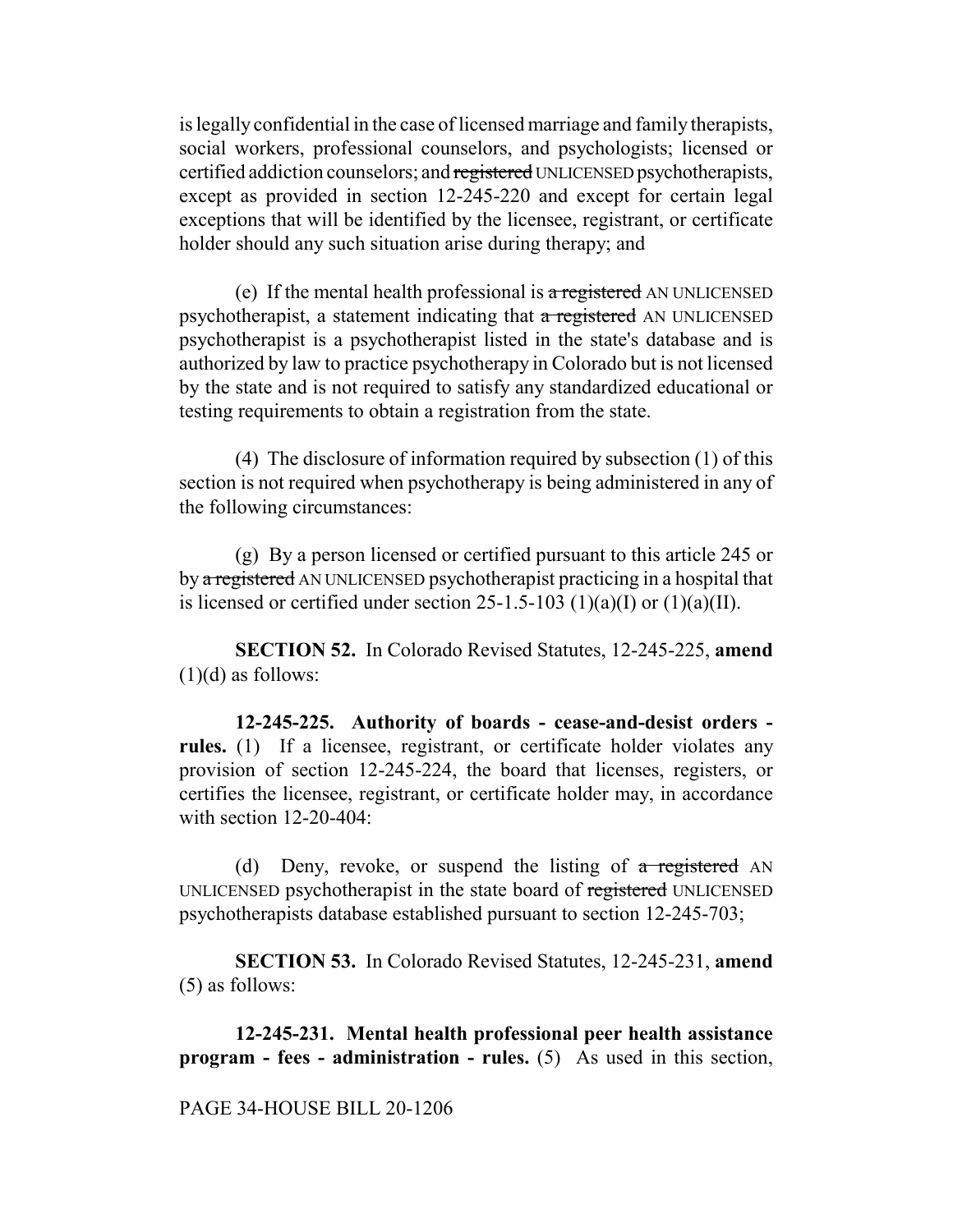"mental health professional" means a psychologist, social worker, marriage and family therapist, licensed professional counselor, psychotherapist, or addiction counselor regulated under this article 245.

**SECTION 54.** In Colorado Revised Statutes, 12-245-304, **amend**  $(3)(b)$  as follows:

**12-245-304. Qualifications - examinations - licensure.** (3) (b) A psychologist candidate registered pursuant to this subsection (3) is under the jurisdiction of the board. The psychologist candidate may, but is not required to, register with the database of registered UNLICENSED psychotherapists pursuant to section 12-245-703. If the requirements of subsections  $(1)(d)$  and  $(1)(e)$  of this section are not met within four years, the registration of the psychologist candidate expires and is not renewable unless the board, in its discretion, grants the candidate an extension. A person whose psychologist candidate registration expires is not precluded from applying for licensure or registration with any other mental health board for which the person is qualified.

**SECTION 55.** In Colorado Revised Statutes, 12-245-306, **amend** (6) as follows:

**12-245-306. Exemptions.** (6) Nothing in this part 3 prevents the practice of psychotherapy by persons registered with the state board of registered UNLICENSED psychotherapists pursuant to section 12-245-703.

**SECTION 56.** In Colorado Revised Statutes, 12-245-404, **amend** (4) as follows:

**12-245-404. Qualifications - examination - licensure and registration.** (4) A person licensed as a licensed social worker pursuant to subsection (1) of this section may, but is not required to, register with the database of registered UNLICENSED psychotherapists pursuant to section 12-245-703.

**SECTION 57.** In Colorado Revised Statutes, 12-245-406, **amend** (5) as follows:

**12-245-406. Scope of part.** (5) Nothing in this part 4 prevents the practice of psychotherapy by persons registered with the state board of

PAGE 35-HOUSE BILL 20-1206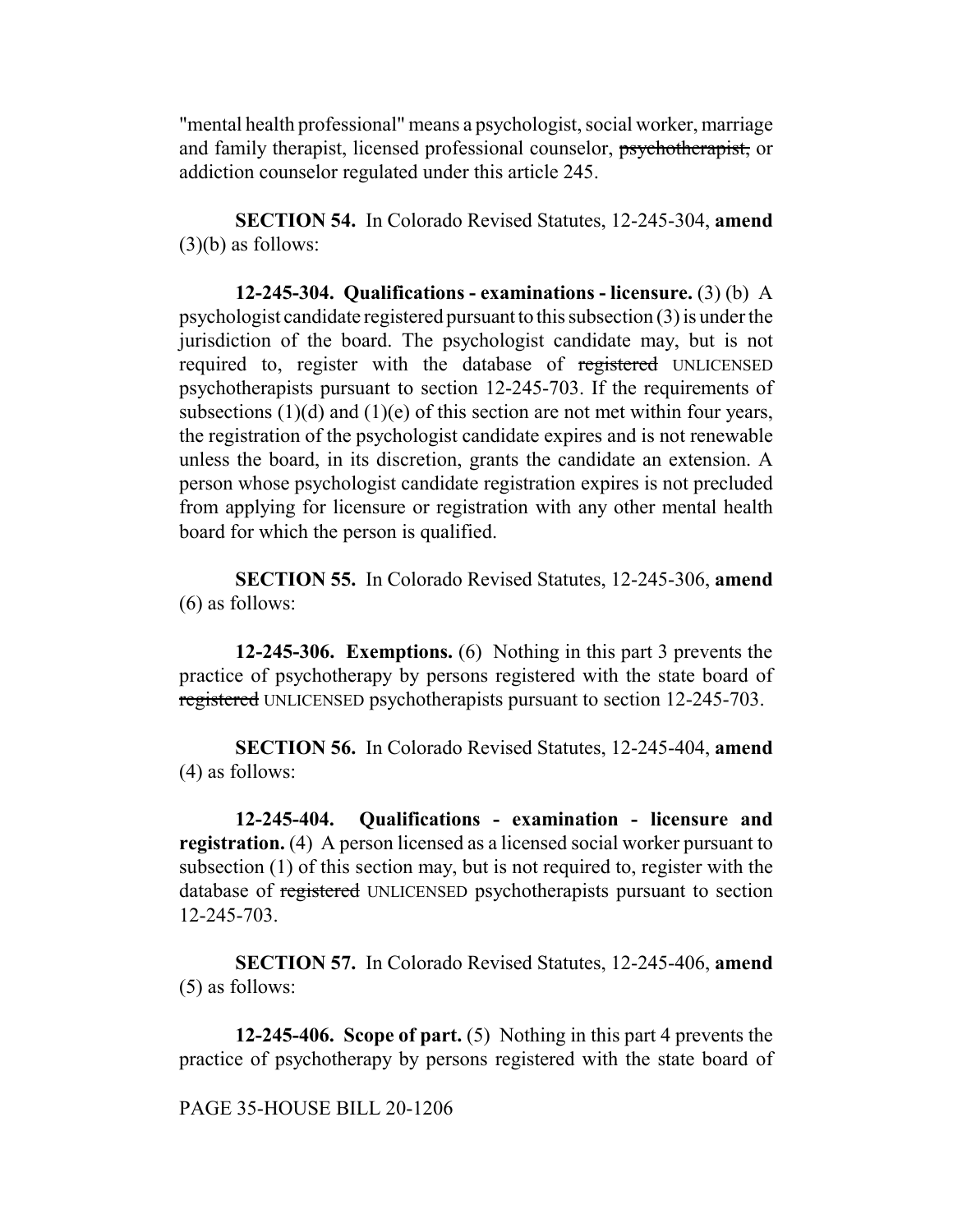registered UNLICENSED psychotherapists pursuant to section 12-245-703.

**SECTION 58.** In Colorado Revised Statutes, 12-245-504, **amend**  $(4)(b)$  as follows:

**12-245-504. Qualifications - examination - licensure and registration.** (4) (b) A marriage and family therapist candidate who registers with the board pursuant to this subsection (4) is under the jurisdiction of the board and may, but is not required to, register with the database of registered UNLICENSED psychotherapists pursuant to section 12-245-703.

**SECTION 59.** In Colorado Revised Statutes, 12-245-505, **amend** (5) as follows:

**12-245-505. Rights and privileges of licensure and registration - title.** (5) Nothing in this part 5 prevents the practice of psychotherapy by persons registered with the state board of registered UNLICENSED psychotherapists pursuant to section 12-245-703.

**SECTION 60.** In Colorado Revised Statutes, 12-245-604, **amend**  $(4)(b)$  as follows:

**12-245-604. Licensure - examination - licensed professional counselors.** (4) (b) A licensed professional counselor candidate who registers with the board pursuant to this subsection (4) is under the jurisdiction of the board and may, but is not required to, register with the database of registered UNLICENSED psychotherapists pursuant to section 12-245-703.

**SECTION 61.** In Colorado Revised Statutes, 12-245-605, **amend** (4) as follows:

**12-245-605. Rights and privileges of licensure - title.** (4) Nothing in this part 6 prevents the practice of psychotherapy by persons registered with the state board of registered UNLICENSED psychotherapists pursuant to section 12-245-703.

**SECTION 62.** In Colorado Revised Statutes, 13-90-107, **amend**  $(1)(g)$  as follows:

PAGE 36-HOUSE BILL 20-1206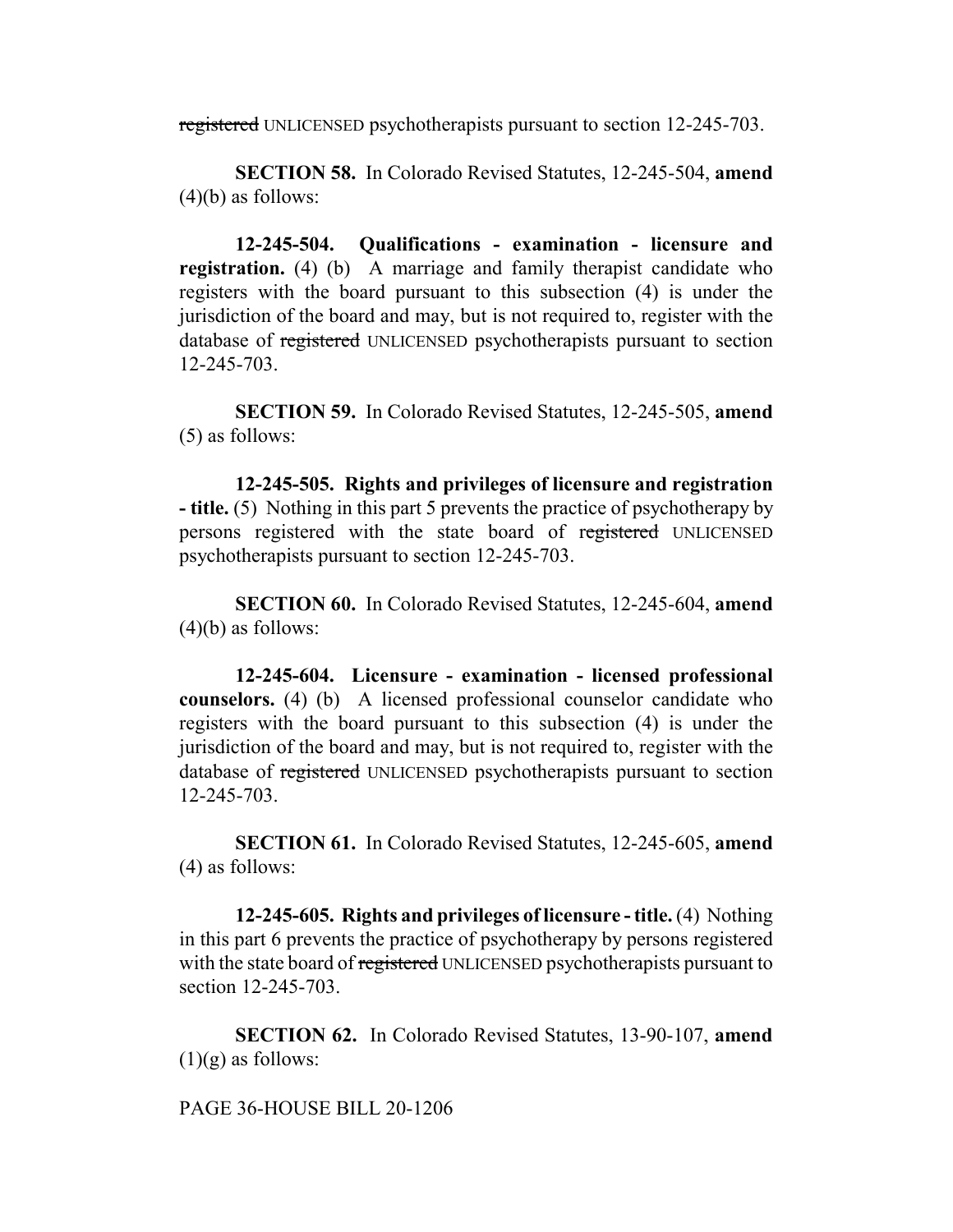**13-90-107. Who may not testify without consent - definitions.** (1) There are particular relations in which it is the policy of the law to encourage confidence and to preserve it inviolate; therefore, a person shall not be examined as a witness in the following cases:

(g) A licensed psychologist, professional counselor, marriage and family therapist, social worker, or addiction counselor, a registered AN UNLICENSED psychotherapist, a certified addiction counselor, a psychologist candidate registered pursuant to section 12-245-304 (3), a marriage and family therapist candidate registered pursuant to section 12-245-504 (4), a licensed professional counselor candidate registered pursuant to section 12-245-604 (4), or a person described in section 12-245-217 shall not be examined without the consent of the licensee's, certificate holder's, registrant's, candidate's, or person's client as to any communication made by the client to the licensee, certificate holder, registrant, candidate, or person or the licensee's, certificate holder's, registrant's, candidate's, or person's advice given in the course of professional employment; nor shall any secretary, stenographer, or clerk employed by a licensed psychologist, professional counselor, marriage and family therapist, social worker, or addiction counselor, a registered AN UNLICENSED psychotherapist, a certified addiction counselor, a psychologist candidate registered pursuant to section 12-245-304 (3), a marriage and family therapist candidate registered pursuant to section 12-245-504 (4), a licensed professional counselor candidate registered pursuant to section 12-245-604 (4), or a person described in section 12-245-217 be examined without the consent of the employer of the secretary, stenographer, or clerk concerning any fact, the knowledge of which the employee has acquired in such capacity; nor shall any person who has participated in any psychotherapy, conducted under the supervision of a person authorized by law to conduct such therapy, including group therapy sessions, be examined concerning any knowledge gained during the course of such therapy without the consent of the person to whom the testimony sought relates.

**SECTION 63.** In Colorado Revised Statutes, 18-6.5-108, **amend**  $(1)(b)(VII)$  as follows:

**18-6.5-108. Mandatory reports of mistreatment of at-risk elders and at-risk adults with IDD - list of reporters - penalties.** (1) (b) The following persons, whether paid or unpaid, shall report as required by subsection  $(1)(a)$  of this section:

PAGE 37-HOUSE BILL 20-1206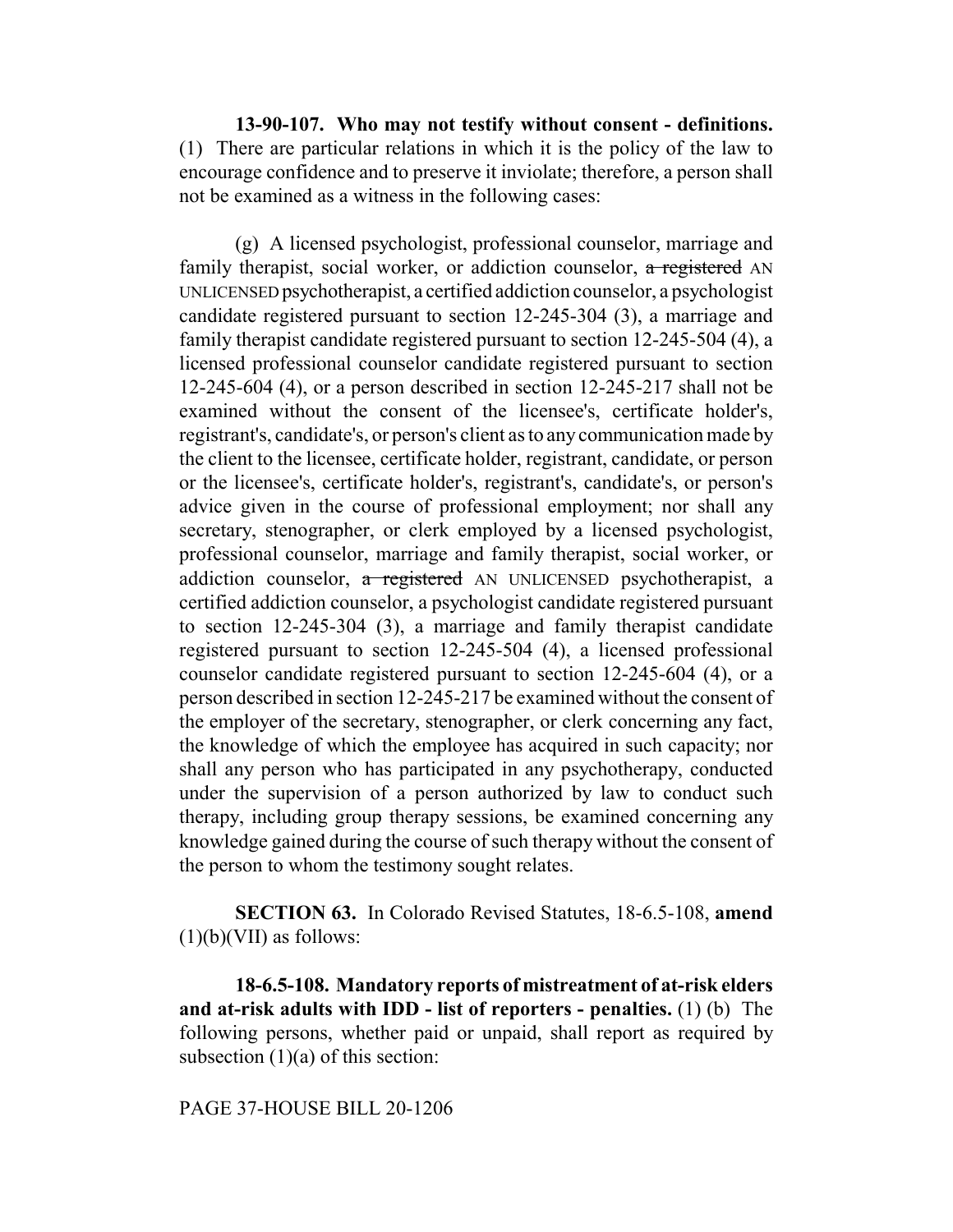(VII) Psychologists, addiction counselors, professional counselors, marriage and family therapists, and registered UNLICENSED psychotherapists, as those persons are defined in article 245 of title 12;

**SECTION 64.** In Colorado Revised Statutes, 19-1-307, **amend**  $(2)(e.5)(I)(G)$  as follows:

**19-1-307. Dependency and neglect records and information access - fee - rules - records and reports fund - misuse of information - penalty - adult protective services data system check.** (2) **Records and reports - access to certain persons - agencies.** Except as otherwise provided in section 19-1-303, only the following persons or agencies shall have access to child abuse or neglect records and reports:

 $(e.5)$  (I) A mandatory reporter specified in this subsection  $(2)(e.5)$ (I) who is and continues to be officially and professionally involved in the ongoing care of the child who was the subject of the report, but only with regard to information that the mandatory reporter has a need to know in order to fulfill his or her professional and official role in maintaining the child's safety. A county department shall request written affirmation from a mandatory reporter stating that the reporter continues to be officially and professionally involved in the ongoing care of the child who was the subject of the report and describing the nature of the involvement, unless the county department has actual knowledge that the mandatory reporter continues to be officially and professionally involved in the ongoing care of the child who was the subject of the report. This subsection  $(2)(e.5)(I)$  applies to:

(G) Registered UNLICENSED psychotherapists;

**SECTION 65.** In Colorado Revised Statutes, 19-3-304, **amend**  $(2)(z)$  as follows:

**19-3-304. Persons required to report child abuse or neglect.** (2) Persons required to report such abuse or neglect or circumstances or conditions include any:

(z) Registered UNLICENSED psychotherapists;

**SECTION 66.** In Colorado Revised Statutes, 24-1-122, **amend** (3)(ll) as follows:

## PAGE 38-HOUSE BILL 20-1206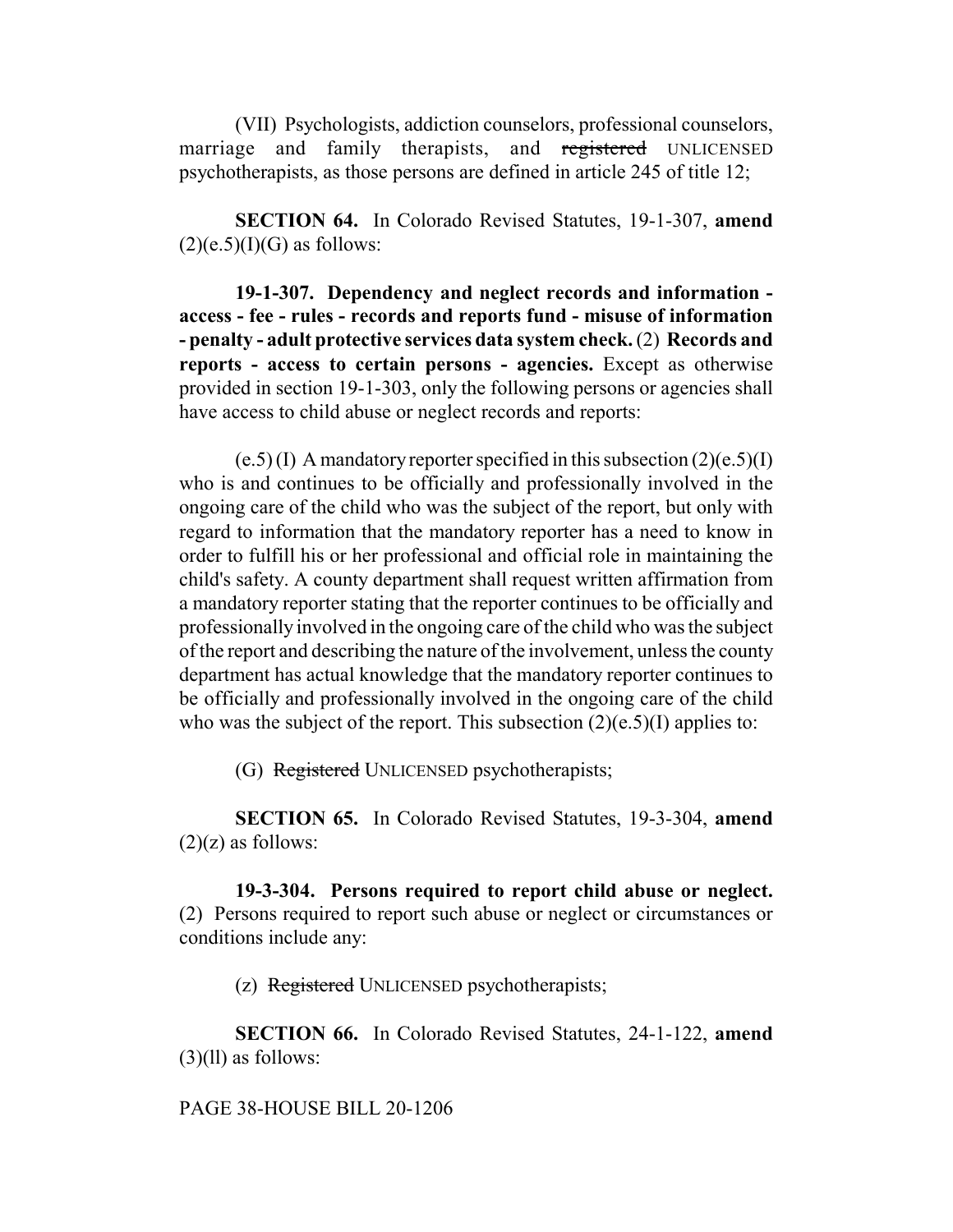**24-1-122. Department of regulatory agencies - creation.** (3) The following boards and agencies are transferred by a **type 1** transfer to the department of regulatory agencies and allocated to the division of professions and occupations:

(ll) State board of registered UNLICENSED psychotherapists, created by part 7 of article 245 of title 12;

**SECTION 67.** In Colorado Revised Statutes, 26-3.1-102, **amend**  $(1)(b)(VII)$  as follows:

**26-3.1-102. Reporting requirements.** (1) (b) The following persons, whether paid or unpaid, are urged to report as described in subsection  $(1)(a)$  of this section:

(VII) Psychologists, addiction counselors, professional counselors, marriage and family therapists, and registered UNLICENSED psychotherapists, as those persons are defined in article 245 of title 12;

**SECTION 68.** In Colorado Revised Statutes, 30-10-606, **amend**  $(6)(a)(II)$  as follows:

**30-10-606. Coroner - inquiry - grounds - postmortem - jury certificate of death.** (6) (a) Notwithstanding sections 12-245-220 and 13-90-107 (1)(d) or (1)(g), the coroner holding an inquest or investigation pursuant to this section has the authority to request and receive a copy of:

(II) Any information, record, or report related to treatment, consultation, counseling, or therapy services from any licensed psychologist, professional counselor, marriage and family therapist, social worker, or addiction counselor, certified addiction counselor, registered UNLICENSED psychotherapist, psychologist candidate registered pursuant to section 12-245-304 (3), marriage and family therapist candidate registered pursuant to section 12-245-504 (4), licensed professional counselor candidate registered pursuant to section 12-245-604 (4), or person described in section 12-245-217, if the report, record, or information is relevant to the inquest or investigation.

**SECTION 69. Safety clause.** The general assembly hereby finds,

PAGE 39-HOUSE BILL 20-1206